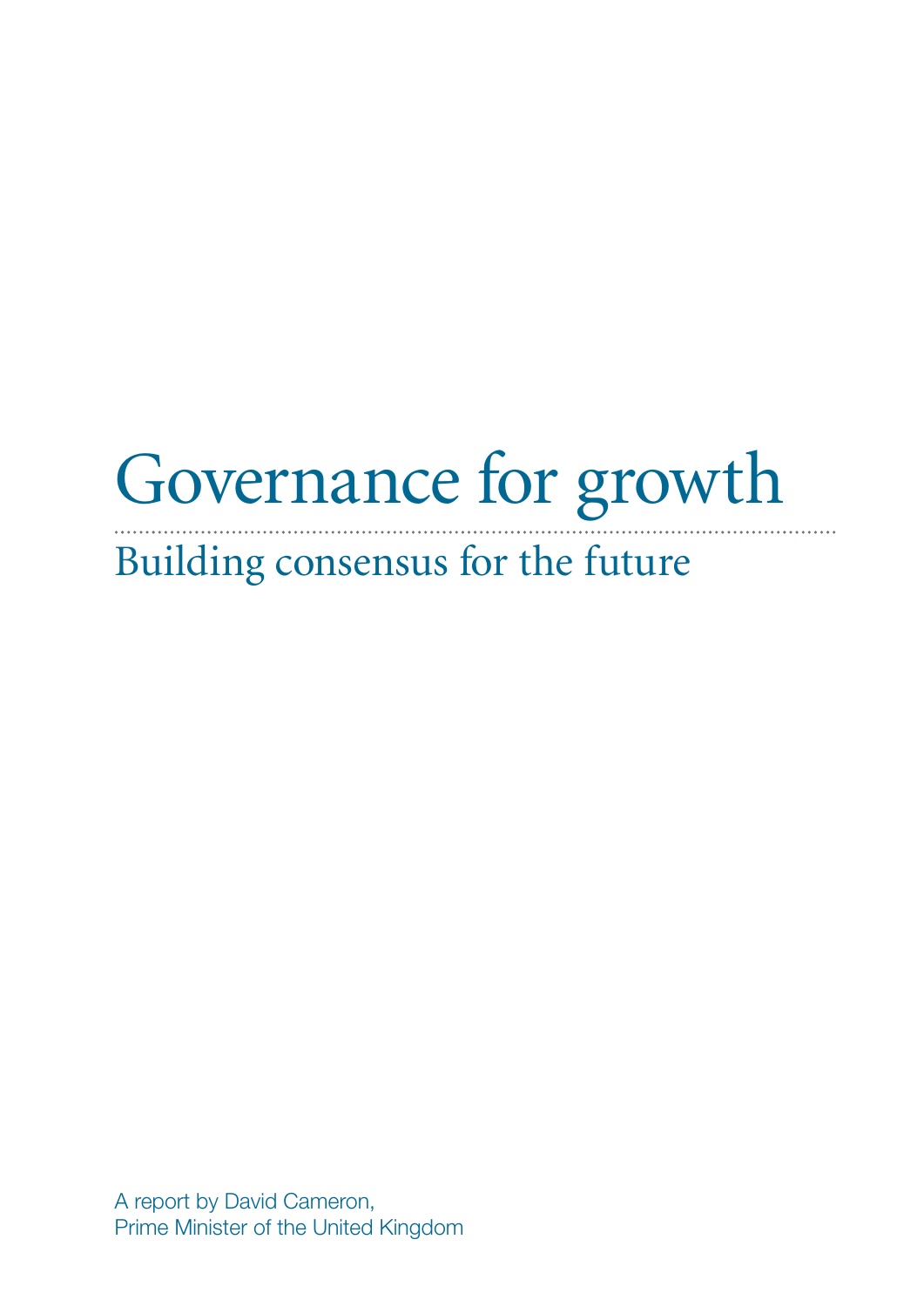Prime Minister's Office 10 Downing Street London SW1A 2AA

November 2011

© Crown copyright 2011

You may reuse this information (not including logos) free of charge in any format or medium, under the terms of the Open Government Licence.

To view this licence, visit www.nationalarchives.gov.uk/ doc/open-government-licence/ or write to the Information Policy Team, The National Archives, Kew, London TW9 4DU, or email psi@nationalarchives.gsi.gov.uk.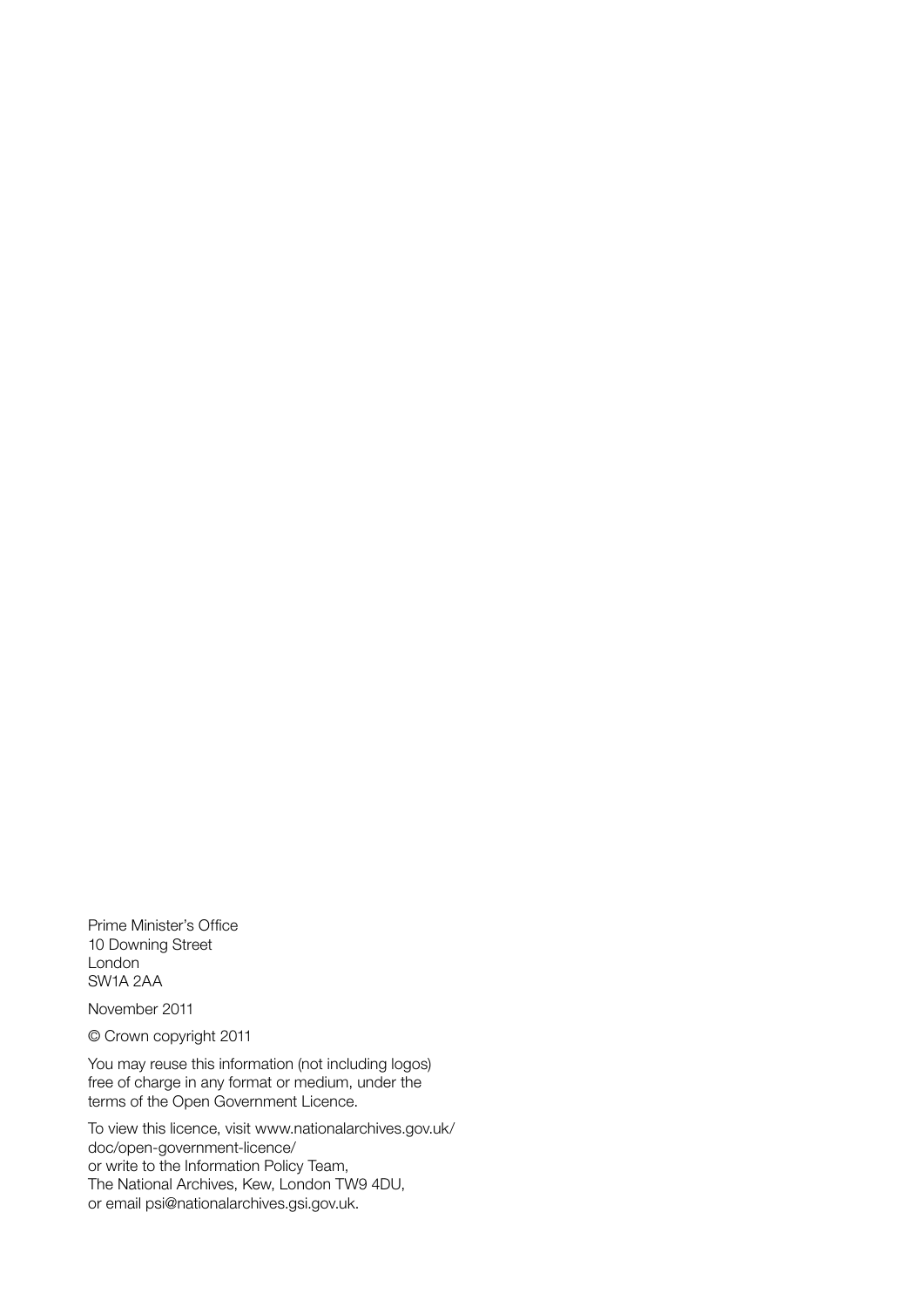# **Contents**

| <b>Prime Minister's Foreword</b>                | $\overline{2}$  |
|-------------------------------------------------|-----------------|
| Executive summary                               | 4               |
| Part 1: The G20's future role and direction     | 10              |
| The need for political consensus                | 10              |
| The G20's role in global governance             | 11              |
| Legitimacy and engagement                       | 12 <sup>°</sup> |
| The G20's own governance                        | 14              |
| Part 2: Addressing gaps in governance           | 19              |
| Deepening economic policy coordination          | 19              |
| Financial sector governance                     | 22              |
| Governance of global trade                      | 27              |
| Part 3: Towards more effective global standards | 32              |
| Developing genuinely global standards           | 33              |
| Part 4: Greater coherence in future governance  | 36              |
| Stronger cooperation and coherence              | 37              |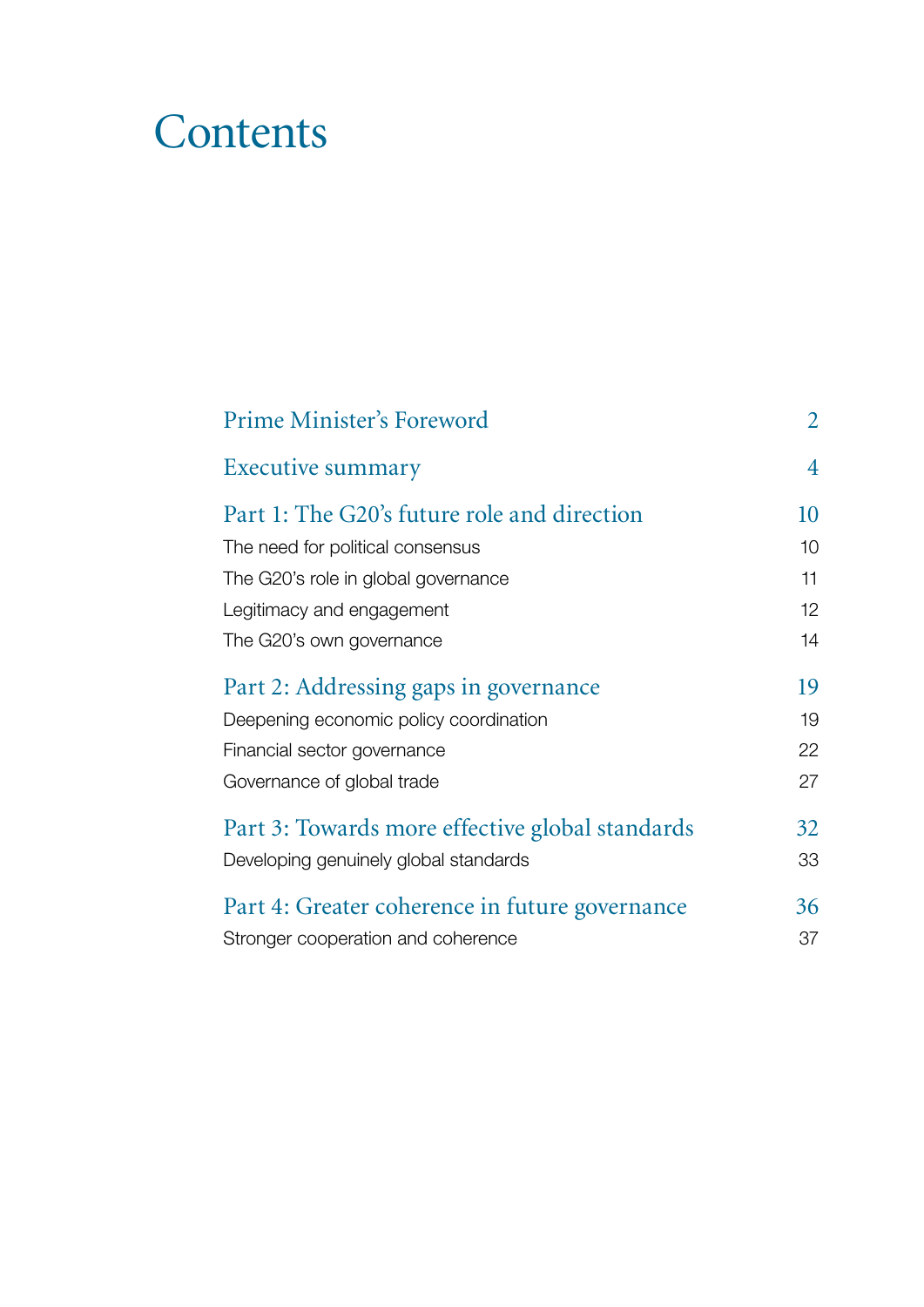# Prime Minister's Foreword



Three years on from the first G20 Leaders' meeting, we meet at an anxious time for the global economy. We face profound difficulties – unprecedented in our lifetimes – which have cast a pall over the advanced and emerging economies alike. As Leaders, we represent nation-states with very different cultures and proud traditions. But we know that in the modern, globalised economy, we can only tackle this crisis by working together, diverse in our experience, united in our action.

We know too that our citizens have one simple question for all of us: how are we going to clear away the obstacles to global growth, so that they can look to the future once again with hope, confident of ever rising standards of living and a better life for their children and their grandchildren?

The answer is not to be found in elaborate new institutions and global architecture. We have the machinery that we need already. No, what we need above all is the most precious and intangible commodity – political will. Political will to act together, and to build the consensus we need to confront squarely the problems before us so that we can return our economies to health and vigour. Political will to keep tackling poor regulation, barriers to growth and global disparities in wealth. That is what our citizens are entitled to expect of us. And that is what we must deliver.

I am honoured that President Sarkozy asked me to report on global governance for the Cannes Summit. Now, more than ever, how nation-states fare in a globalised economy rests on having governance that works. The ideas in this report are the work of officials across the UK government, as well as individuals and organisations from around the world with whom we have consulted. I am grateful to all of them for taking time out to contribute their perspectives.

We cannot solve governance issues overnight. But I want to highlight three areas where we can make a difference now. First, the power of informality. The G20, representing 85 per cent of global GDP, is not a formal institution. But from Washington to Cannes, Leaders have come to the G20 to speak candidly and reach political agreement on the most difficult economic issues. We must uphold this spirit over time. I have suggested here some practical ways to do that.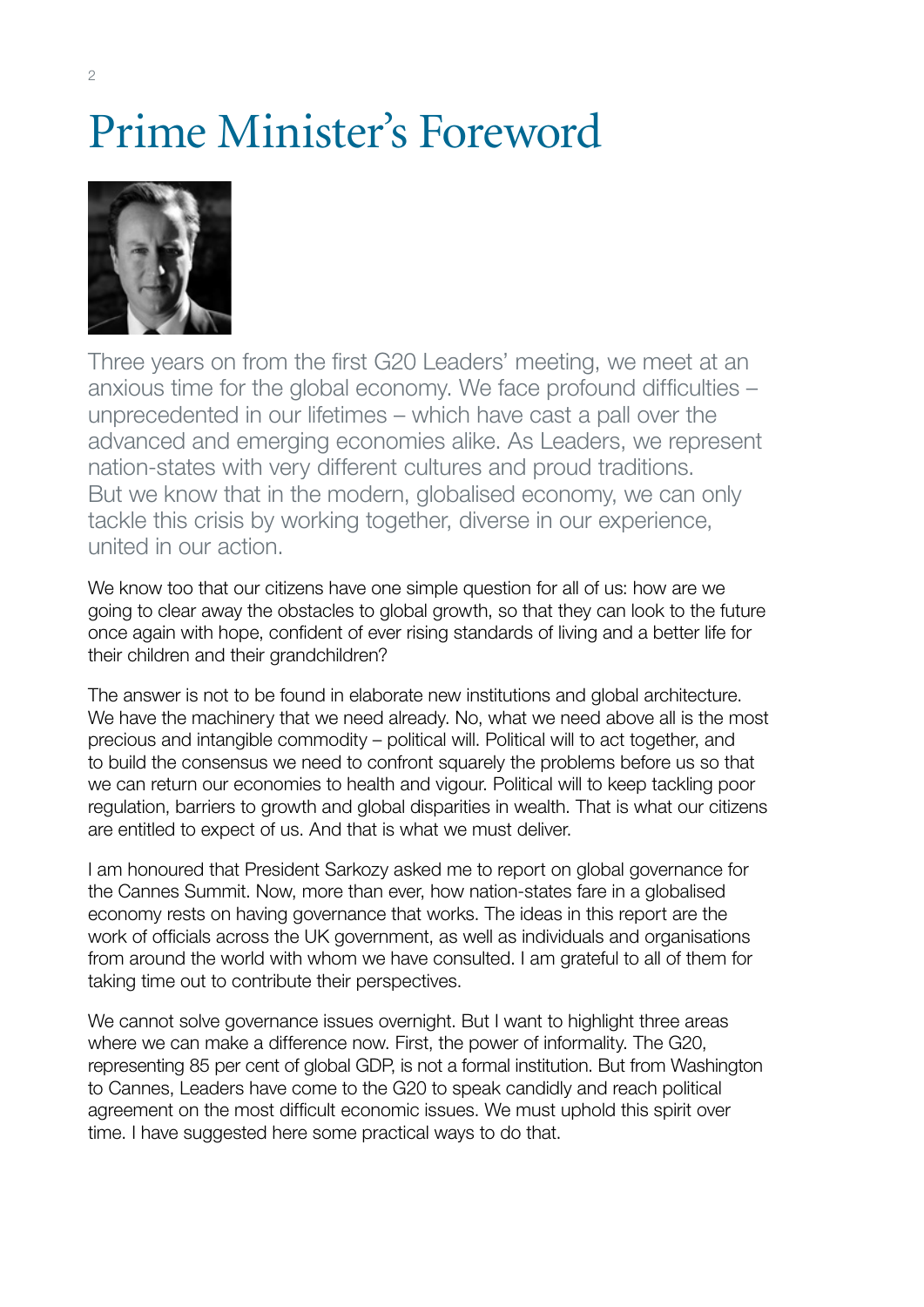Second, we must prioritise the areas where improvements to governance will matter most. That means: taking immediate steps to strengthen the Financial Stability Board; reinforcing the World Trade Organization's role at the heart of the multilateral trading system; and making our economic policy coordination more effective. All this helps to ensure that our institutions keep pace with the realities of the global economy.

Third, we need common principles that guide our development of the standards that govern our global economy, from tax transparency to anti-corruption. And we need common objectives that encourage our institutions to work together on complex issues. We cannot behave as if the world economy has not changed dramatically over the past 20 years. The lesson from the G20 is that advanced and emerging markets need to come together on an equal footing, and provide existing institutions and processes that they work alongside with a clearer political direction on what needs to be done.

Taken together, the proposals in this report provide a pragmatic way forward for improving governance. This is an ongoing endeavour, but getting governance right can bring the reward of global growth that benefits all of us. I look forward to working with G20 Leaders to make this happen.

Paril Caren

David Cameron Prime Minister of the United Kingdom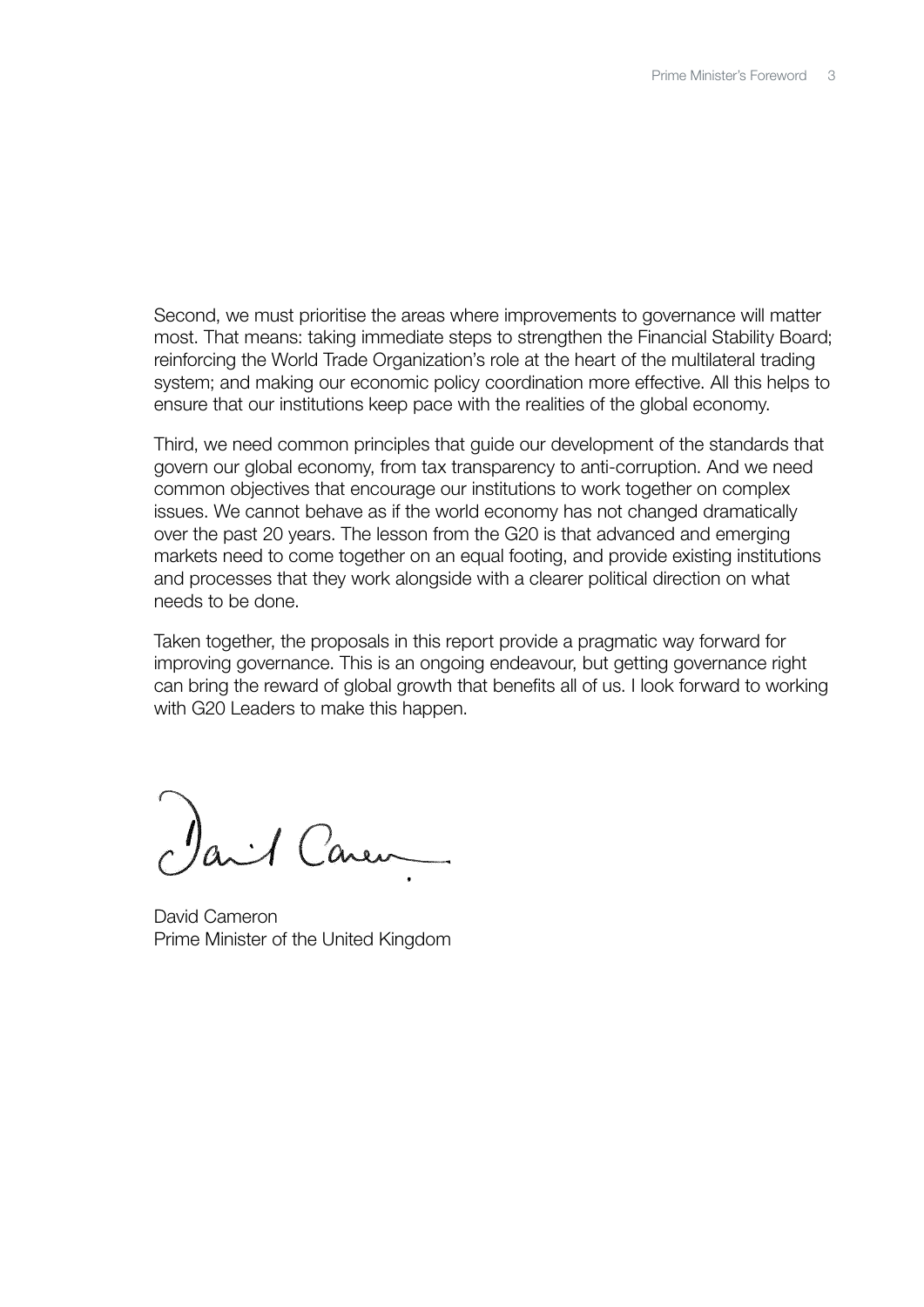# Executive summary

At the Pittsburgh Summit in 2009, G20 Leaders agreed that the G20 should be the premier forum for their international economic cooperation. They made it their priority to lay the foundations for strong, sustainable and balanced growth, so as to safeguard and strengthen the economic recovery. With the global economy still facing serious challenges, the need for strong political will to generate and implement lasting solutions has become more urgent. The G20's efforts need to be better coordinated, and backed up by effective governance, to ensure that their political commitments secure growth for the future.

# The need for political consensus

The ever closer integration of the global economy has meant much greater diversity of economic actors, emerging markets that are growing in influence and issues that are complex and cross-cutting in nature. Effective governance through the institutions, rules and standards that support global economic activity is critical for building political consensus and enabling countries to anticipate, and cooperate in response to, global challenges. Stronger coordination is also necessary to enable the best possible collective outcomes to be achieved.

The path to more effective governance does not always require the creation of new institutions and processes. There is neither a shortage of international bodies, nor of blueprints to reform the global governance architecture. The priority now is to find ways of building political consensus where it is lacking and most needed, and deploying it to coordinate policy and to help existing institutions work more effectively within their current mandates. Practical ways must also be found to sustain this consensus over time and to improve Leaders' ability to drive and direct action.

# Generating consensus through the G20

Since the Pittsburgh Summit, the G20 has developed macroeconomic policy coordination; shaped and driven forward a substantive common agenda to reform international financial regulation; promoted a consensus on reforming the governance of the international financial institutions; and set out a new, more growth-oriented approach to wider economic issues such as development. However, the G20's emergence has also raised questions about its current and future role, its legitimacy, the scope of its agenda and its effectiveness.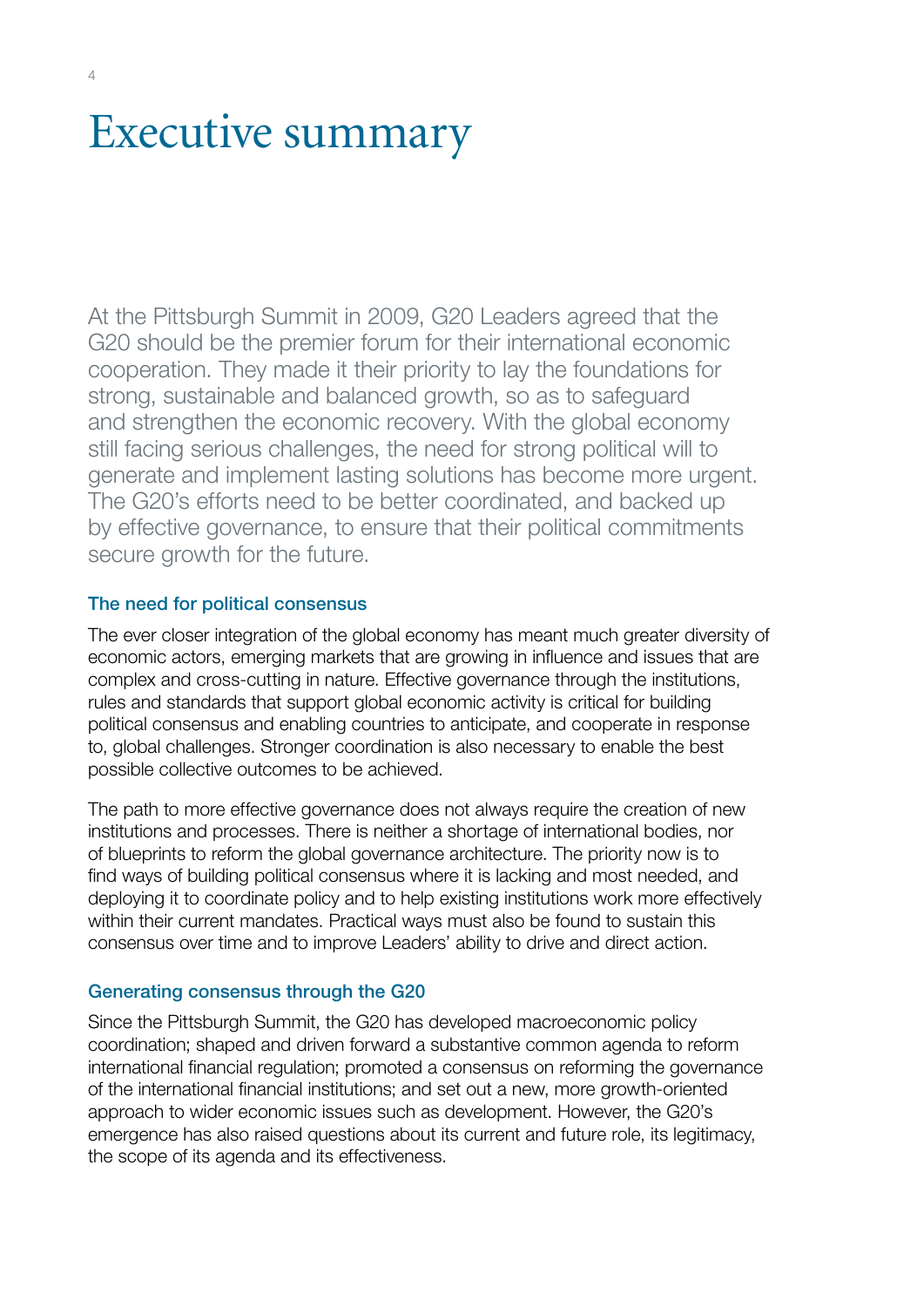The G20 is unique in bringing together the political leaders of the world's major economies – advanced and emerging alike – on an equal footing. From its birth in economic and financial crisis, it has been an informal and Leader-driven group focused on building political consensus. This informal quality, combined with its flexibility, has been the G20's comparative advantage and its greatest strength. The G20 should maintain this role and informal character; it should not aspire to become more formal in status. But 'informal' does not mean less relevant. Informal mechanisms to generate and sustain political consensus are a valid and essential part of global governance, working alongside and complementing the work of institutions whose members have more formal rights and obligations. Nor should 'informal' mean being unstructured and unengaged with the rest of the global system; the G20 must become more effective, transparent and consistent in building relationships with formal institutions, non-members and others.

The G20 represents 85% of the world economy and its agenda should reflect this. Leaders should focus their sustained effort on the economic challenges of globalisation broadly defined. Since its inception, the G20 has proved unique among informal political groups in backing up its high-level agreements with action plans and monitorable, time-bound commitments. The G20 should build on this. Leaders must now give it the capacity it needs to function more effectively in delivering its past commitments and managing its agenda more closely and through time. For the future, the G20 must:

- maintain its informal and Leader-driven nature for the foreseeable future, and provide a clear public declaration of its role and purpose within the global system;
- become much more consistent and effective at engaging non-members, international institutions and other actors, welcoming their effective participation in specific areas of the G20's work; and
- develop clear agreed working practices to manage and deliver its agenda through time more effectively; formalise the Troika of past, present and future Presidencies; and underpin it with a small secretariat, possibly staffed by officials seconded from G20 countries and based in and chaired by the Presidency.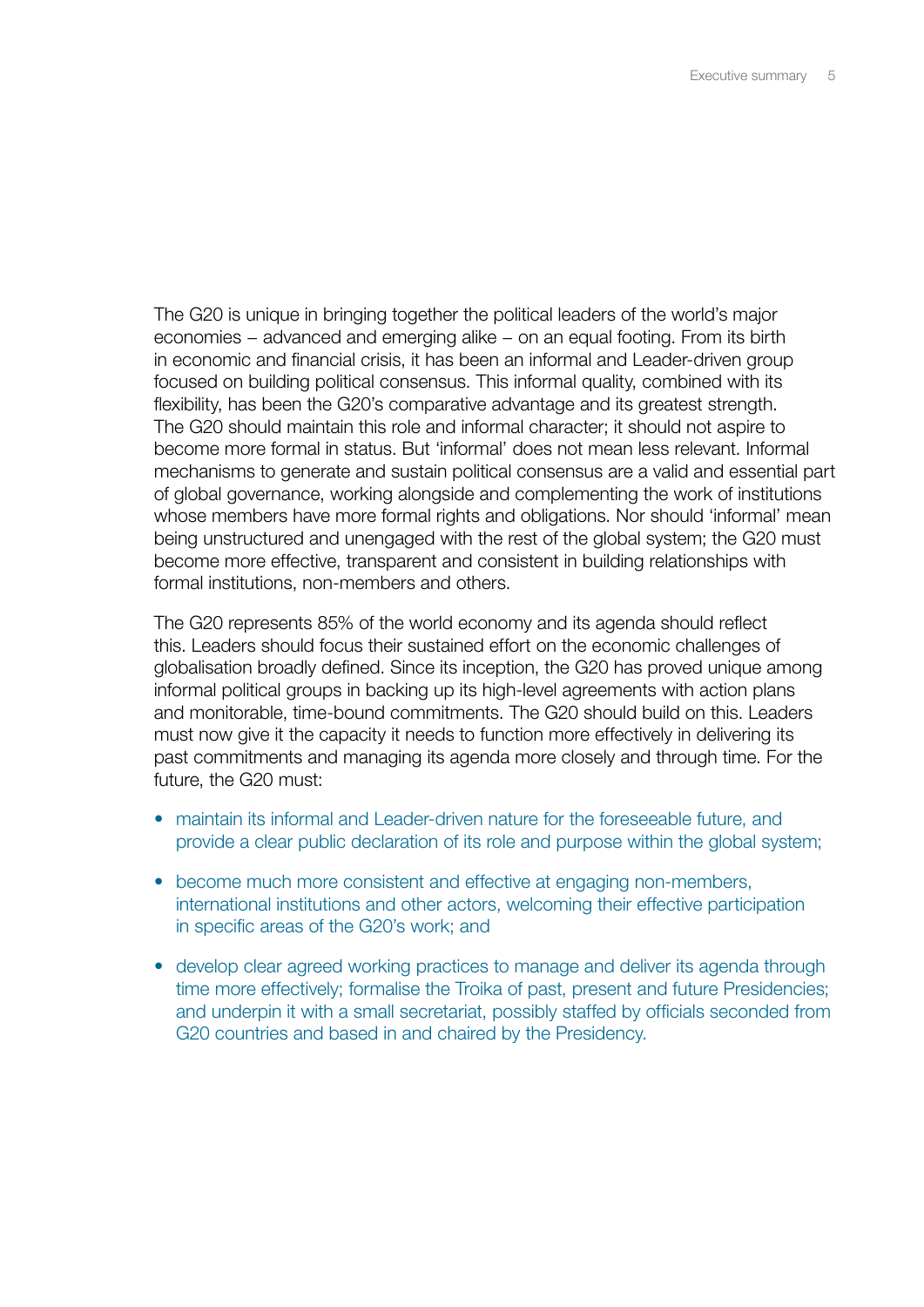### Addressing gaps in governance

Beyond the G20, there are a number of priority areas in which the governance of international economic activity should be addressed. Reforms to the International Monetary Fund (IMF) and the World Bank, agreed by the G20 in 2009, should continue. Beyond that, the immediate priority must be to press for continued improvements to the governance of economic policy coordination, financial regulation and global trade, which are essential to global growth.

### Economic policy coordination

The G20 has committed to work together to undertake a joint assessment of how individual countries' economic policies fit together and how to deliver better outcomes for all, to put the global economy firmly on the path towards stronger, more sustainable and balanced growth. Greater ambition and commitment are needed by all G20 members to achieve this goal.

The IMF and other relevant international organisations have provided invaluable assistance to the G20 in this process, validating and where necessary challenging G20 actions against strong objective analysis. Their contribution to this process should continue. Alongside this:

• the IMF should enhance its surveillance role by updating and codifying its multilateral surveillance function to drive further improvements in its ability to monitor global risks.

#### Financial sector governance

The financial sector is the most integrated part of the global economy but the governance of its regulation has lagged behind what the system presently needs. The Financial Stability Board (FSB) was set up by the G20 in 2009 as part of the response to the global financial crisis, succeeding the Financial Stability Forum. The FSB has made very significant progress within a short period of time. But the challenges it faces and the tasks conferred upon it mean that the FSB needs to be strengthened so that it can continue to effectively address some of the underlying problems that led to the crisis – by driving greater coordination among financial standards, preventing regulatory arbitrage arising, inter alia, from inconsistent and partial national implementation of standards, and ensuring that there is sufficient understanding of how macroeconomic and financial sector risks interact.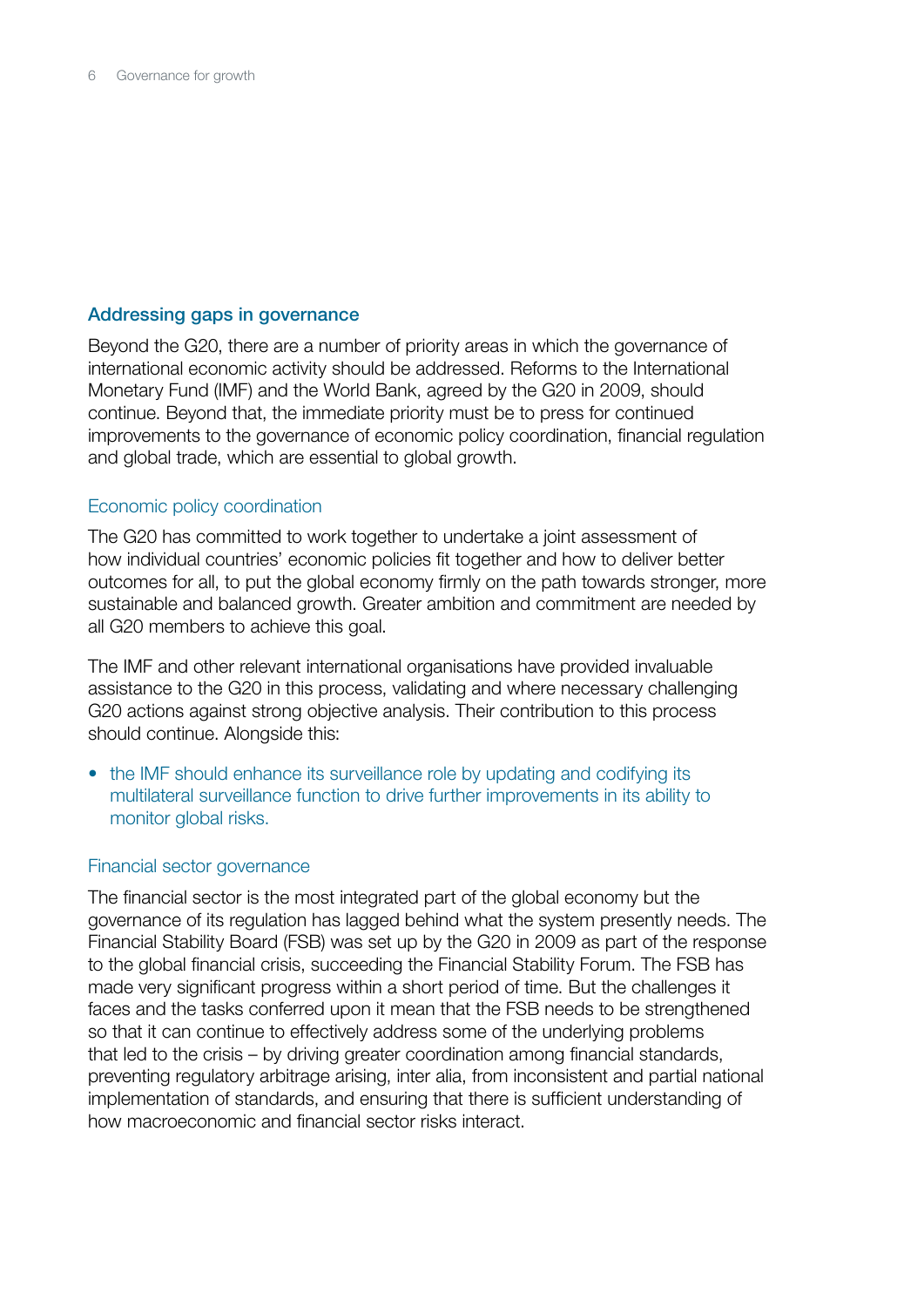Many international bodies and authorities are leading on aspects of these core problems in different parts of a very diverse international financial sector. But the FSB is the only body able to play a coordination role across these issues. This role now needs to be reinforced and made more visible. The FSB Chair, Mario Draghi, has led a process, initiated by Leaders at the Seoul Summit, to examine ways in which the FSB's capacity, resources and governance can keep pace with growing demands. As a result, the FSB has: taken steps to improve the efficiency of its internal processes; established a standing committee to assess its resource needs; and committed to extend its consultation of non-members on its policy work.

The FSB, under its next Chair, must build on these achievements, and place itself on a more effective, enduring and independent organisational footing for the future. In doing so, the FSB should maintain its existing links with the Bank for International Settlements. The G20 should ask the FSB to take first steps before the end of this year to:

- intensify its monitoring and assessment of global standards implementation, working with international standard-setters, to prevent regulatory arbitrage;
- strengthen and formalise the basis on which it coordinates the work of international standard-setting bodies to promote greater coherence, through Memoranda of Understanding that embed concrete coordination mechanisms;
- further strengthen its collaboration with the IMF on multilateral surveillance by initiating a liaison committee to oversee this work; and
- establish itself as a legal entity by early 2012 to provide it with the identity, authority and capability it needs to fulfil its comprehensive remit.

#### Governance of global trade

The World Trade Organization (WTO) is at the centre of the multilateral trading system, and its role in taking forward the Doha Development Round has occupied public attention for the past decade. This report does not discuss Doha, which is addressed elsewhere in the G20's agenda. It focuses instead on the WTO's wider responsibilities in relation to the governance of the multilateral trading system. For example: it is the guardian of the rules that govern the global trading system; it operates a unique Dispute Settlement Mechanism; it carries out surveillance of the system; and from the start of the global economic crisis, the WTO has prevented protectionism by monitoring the actions of G20 members. These and similar activities are crucial to the efficient and equitable operation of the global trading system.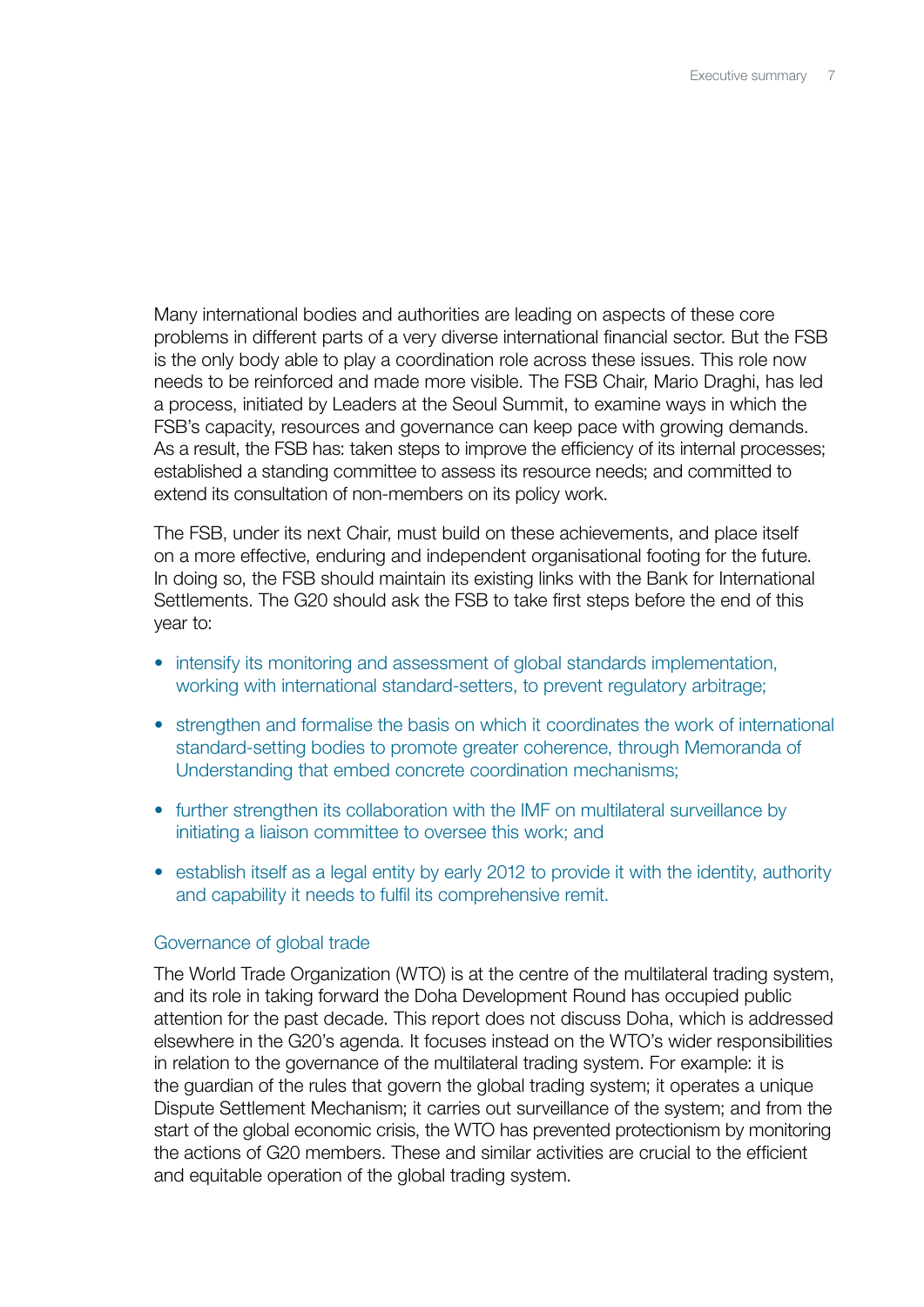Practical actions to strengthen this system are even more important at this time of economic uncertainty. Many of the ideas around enhancing the WTO are not new. But some of these important reforms could be taken forward now to bring the WTO's activities and rules more closely in line with current economic and commercial realities, and at the same time make it easier for developing countries to participate. This will reinforce the WTO at the heart of global trade governance. The G20 trade ministers should propose, starting at the WTO Ministerial in December, that the WTO and its members address four specific issues among other subjects on its agenda:

- enhancing the WTO's efforts to monitor free trade agreements, identify protectionist measures and recommend remedies to rectify them;
- concluding and implementing key reforms to the WTO's Dispute Settlement Mechanism;
- instituting more regular updates to existing global trading rules through the WTO's remit to do so outside the context of ongoing multilateral negotiations, as envisaged in the Marrakesh Agreement of 1994; and
- considering innovative approaches to trade liberalisation, such as regional and plurilateral agreements, in a manner that is compatible with the multilateral framework.

#### Towards more effective global standards

Alongside the work of formal institutions, a large body of international standards and rules exists across a range of policy areas. Many of these were developed by advanced economies, reflecting their collective needs at the time. But the world economy now includes a much greater number of actors. As economic interests converge, all of the key actors need to be involved in the development of existing and, where the need arises, future standards so that they become more global in nature.

The G20's informal character has enabled a diverse set of major economies to come together and solve problems on an equal footing. This approach of involving all of the key actors, with political endorsement from the G20, has just begun to be applied to the development of existing standards and rules, such as in the area of tax transparency and information exchange. The G20 should build on this and encourage opportunities to further develop standards and their governance by: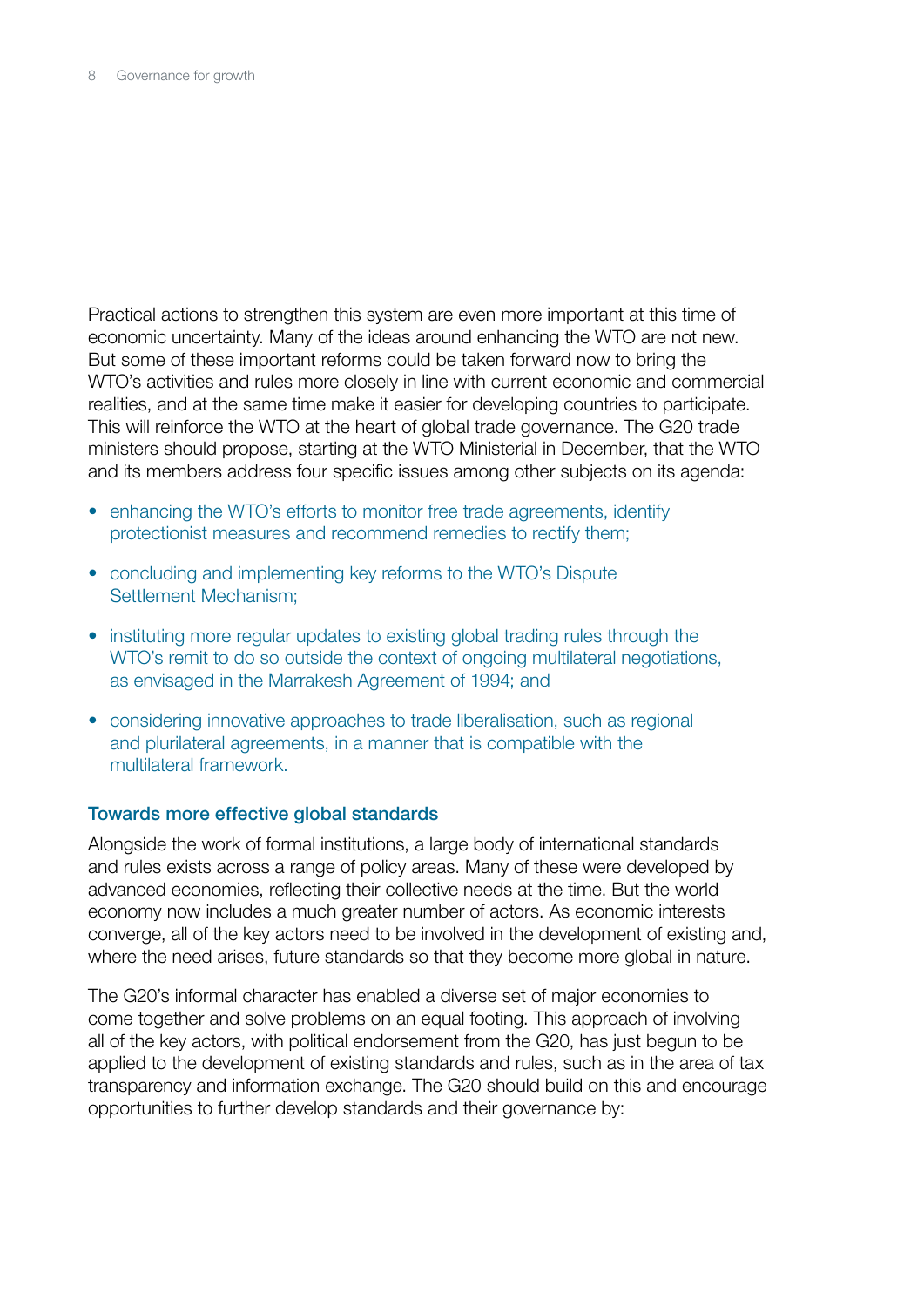- endorsing the political importance of developing existing and future standards, by involving all of the key actors to ensure that these standards become truly global; and
- supporting high-level principles that guide a more open, inclusive and practical process of developing and governing these standards.

#### Greater coherence in future governance

Taken together, the practical proposals set out above should help to improve the effectiveness of the key institutions, standards and rules that govern international economic activity, and lead to better collective outcomes overall. But looking more broadly at the institutions grappling with the current and future challenges of economic globalisation, there is clearly a need to strengthen their overall coherence. This is a much larger subject than can be addressed in this report. But there are some important approaches that the G20 could support.

There are a large number of established institutions and processes, especially those tackling challenges in cross-cutting areas such as energy, the environment and development: the essential challenge is to make these institutions work better *together*. The solution in many cases is not formally changing mandates or creating new bodies. Such changes can consume huge amounts of political energy. And in today's fast-changing world, challenges often evolve more quickly than institutions can be restructured to address them. Rather, existing institutions must be given clearer and stronger political direction to work together, analysing global problems and proposing actions in a more joined-up way to achieve common goals. The G20 should:

- signal the importance that its Leaders attach to international institutions working around clear and common goals;
- encourage ongoing efforts, such as ahead of next year's Rio+20 Summit, to strengthen the coherence of global sustainable development governance, including through the process of agreeing high-level goals; and
- commission international institutions to work together in providing the G20 with joint analysis or prescriptions that support the work of its members, respecting these institutions' own decision-making processes.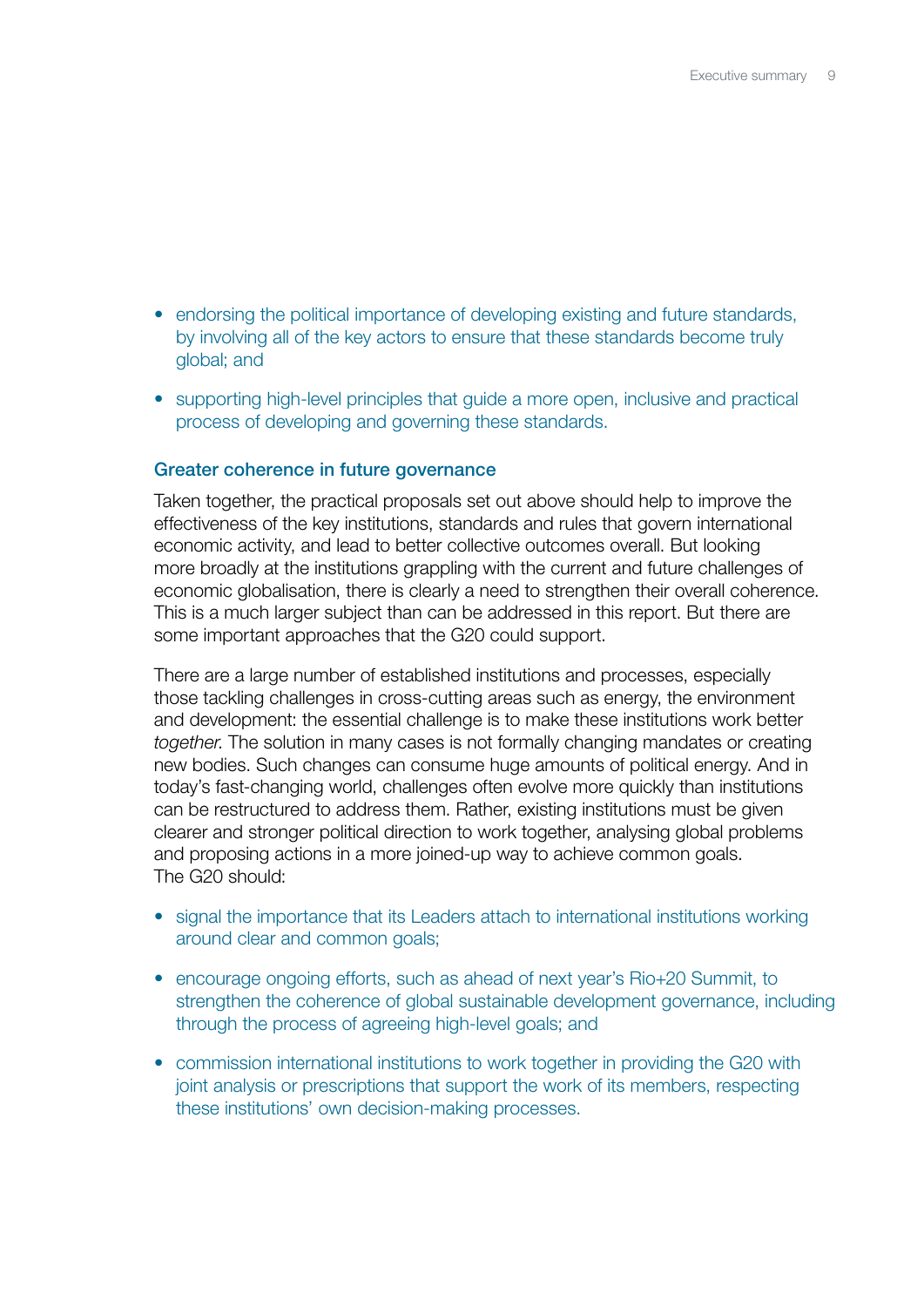# Part 1: The G20's future role and direction

### The need for political consensus

- 1.1 The G20, representing 85% of the global economy, is a unique group of the world's major economies whose Leaders come together to discuss and solve problems on an equal footing. Since G20 Leaders first met in Washington in September 2008, the G20 has succeeded in developing macroeconomic policy coordination; shaping and driving forward a substantive common agenda to reform international financial regulation; facilitating consensus on reforming the governance of the international financial institutions; and promoting a new, more growth-oriented approach to wider economic issues such as development.
- 1.2 The G20's emergence has raised significant questions of global governance. These have come at a time of intensifying integration in the global economy, characterised by emerging markets that are growing in economic and political influence; by increasingly complex and interdependent challenges; and by the development of economic and financial activities that are quickly outpacing the institutions and rules that had been established to support the effective functioning of the global economy.
- 1.3 Clear and effective governance is crucial for tackling the challenges posed by this unprecedented level of economic integration. Effective governance depends on the work of supranational institutions and the coordination of individual countries' policies. But these can only work if there is strong political consensus among the countries involved. Although the global economy is increasingly integrated, political accountability is essentially national.
- 1.4 Political consensus is a scarce resource. As Leaders convene in Cannes under the French Presidency of the G20, the world is at a critical economic and political juncture. Three years since the start of the most severe world recession confronted by this generation, the policy actions taken will, more than ever, shape the foundations of the world's future prosperity. The political responses to global challenges are the economic choices that Leaders make on behalf of their citizens. But to achieve the best outcomes for their citizens, Leaders need to better understand how their choices affect other countries' policy responses and how to achieve optimal outcomes for all.
- 1.5 Formal, treaty-based institutions whose members have established rights and obligations, such as the United Nations and the Bretton Woods institutions, have long existed to underpin and coordinate the actions of nation-states. But all institutions reflect the specific time and circumstances of the world in which they were founded. As global realities change and new challenges emerge, practical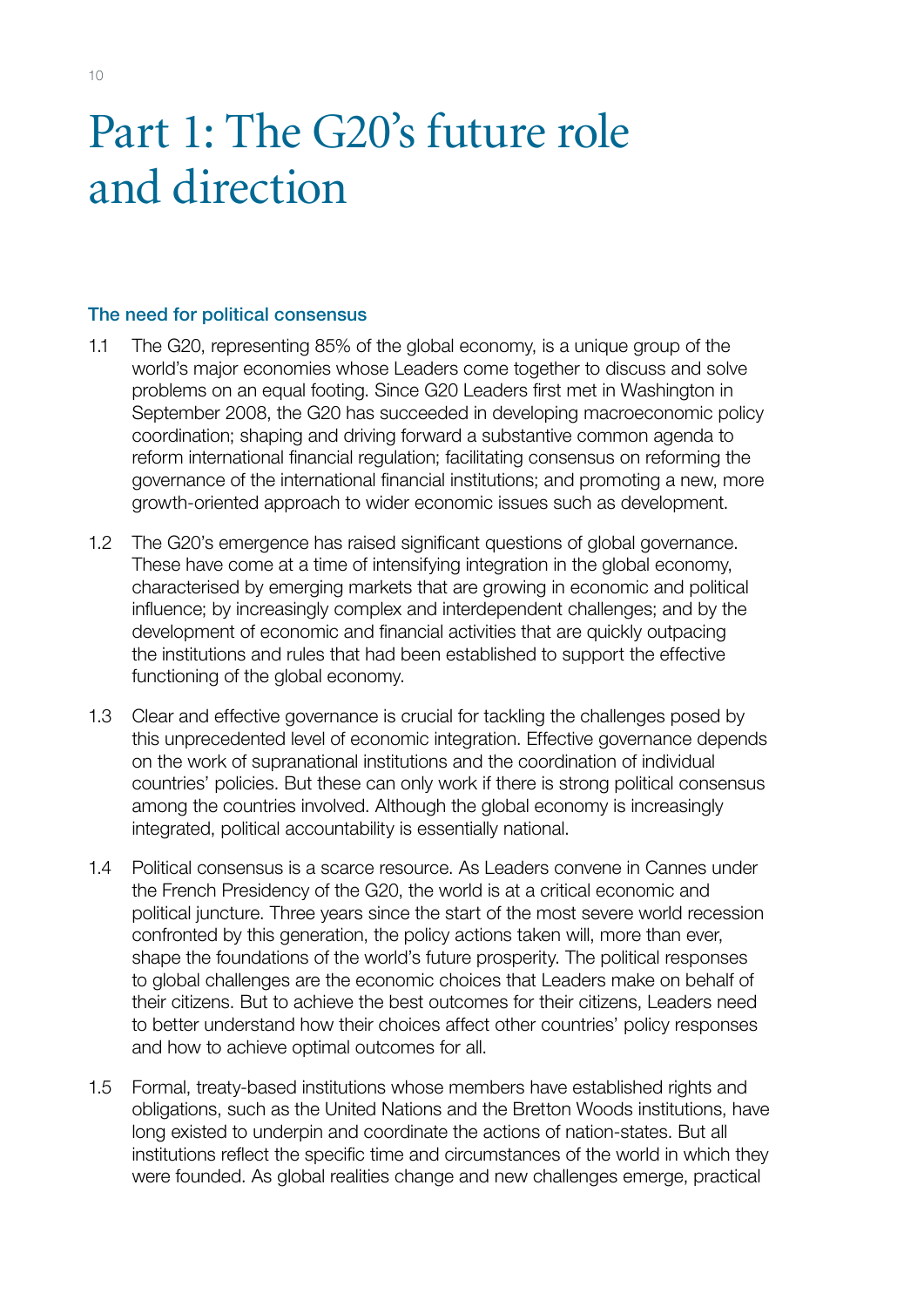ways of generating and refreshing the political consensus for addressing these challenges must be found to mobilise existing institutions and processes, and to ensure that their collective efforts are sustained through time.

1.6 Improving governance should not necessarily require the creation of new global institutions. There is no shortage of institutions addressing global economic activity. Rather, it requires the development of political consensus. Formal, and informal institutions – such as the G20 – are not alternative or conflicting paths to stronger governance; instead, they are complementary parts of one international system that bridges the gap between ever increasing economic integration on the one hand, and the national accountability and national politics of the countries within the system on the other.

#### The G20's role in global governance

- 1.7 The G20 has, since its creation in the first wave of the global financial crisis, been an informal and Leader-driven group. Its informal and political character has helped to forge political agreement in key areas of national economic policy, and to deliver outcomes through formal international institutions. But at this time of global economic and political transition, the ability of informal groups such as the G20 to strike political agreement at the highest levels is a necessary condition for the effectiveness of more formal institutions. Its role should be to promote and catalyse consensus-building through:
	- providing the space for the key global economies advanced and emerging alike − to come together on an equal basis to discuss and resolve economic issues openly and in the spirit of enlightened self-interest, without the historical legacy of North–South divisions that may still affect institutions which were developed in a different economic and political context;
	- enabling leaders of the world's major economies to find the political will necessary to coordinate and mutually assess their respective economic policies, agree approaches or solutions to the broad economic challenges of globalisation, and hold each other to account for the commitments they make;
	- sustaining political consensus on a continuous basis, to ensure that commitments from political leaders are followed through over time; and
	- setting an example for greater effectiveness and coherence among the range of international institutions, standards and rules that are governing international economic activity.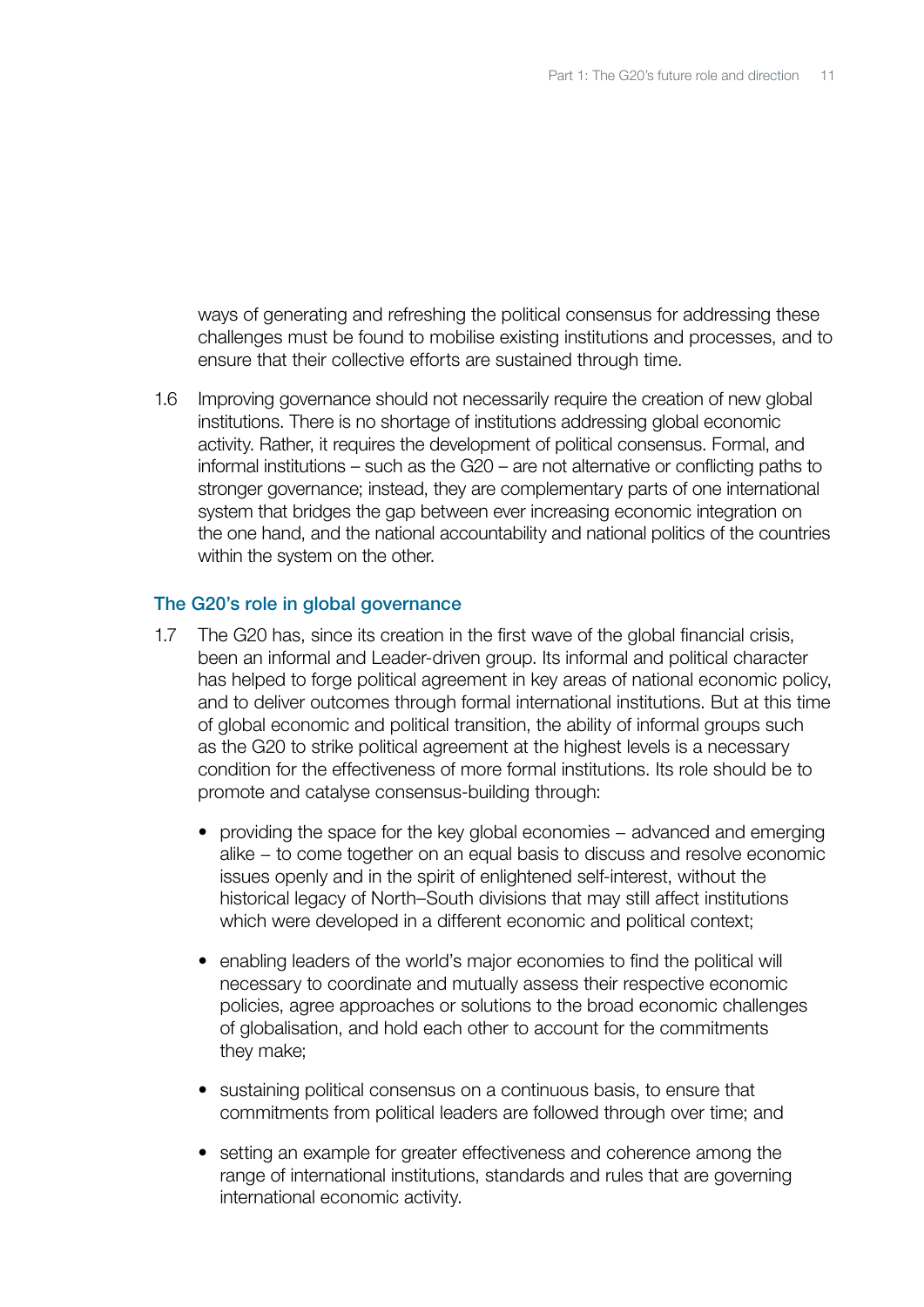# Legitimacy and engagement

- 1.8 The G20's ability to play an influential and constructive role in global governance rests on it providing decisive leadership on the challenges of economic integration. Many of these issues affect not just the G20's membership, but many other countries and interests that are not directly represented at the table. This report does not recommend reopening the debate on G20 membership now. However, to enhance the legitimacy of the G20's consensus-building role, Leaders should commit the G20 to becoming much more structured and transparent in its engagement with other actors in the global system.
- 1.9 This can be developed at two levels: improving the G20's overarching relationship with other actors in the global system, and facilitating more subjectspecific involvement in the G20's work. On the first, the G20 should become much more consistent and effective at engaging non-members, relevant international institutions and other actors in its agenda-setting, sharing information and consulting about its work. Box 1 illustrates this with an example of how the engagement between the G20 and the United Nations (UN) could be strengthened.
- 1.10 Second, the quality and relevance of the G20's output on specific topics can be improved by welcoming the effective participation of non-members, international institutions and others in its work. Participation should include actors whose interests and views are pertinent to the outcome of particular discussions on a subject. The issue of development is an example where this variable geometry approach is being pioneered by the G20.
- 1.11 In taking this forward, the G20 should strike a balance between being open to wider but targeted participation in its work, and maintaining its efficiency through time. Given the G20's broad economic agenda, it has worked closely with and drawn on the established and technical expertise of international institutions that generally have a more diverse and abundant membership. Going forward, and as recently recommended by the Global Governance Group (3G Group), the G20 should ensure that when it commissions work from international institutions, it does so in a transparent manner, allowing these requests to be considered within their governance structures, and respecting these bodies' own decision-making processes. As much as the G20's ability to build political consensus matters, the willingness of others to contribute to this consensus is also important for strengthening global governance.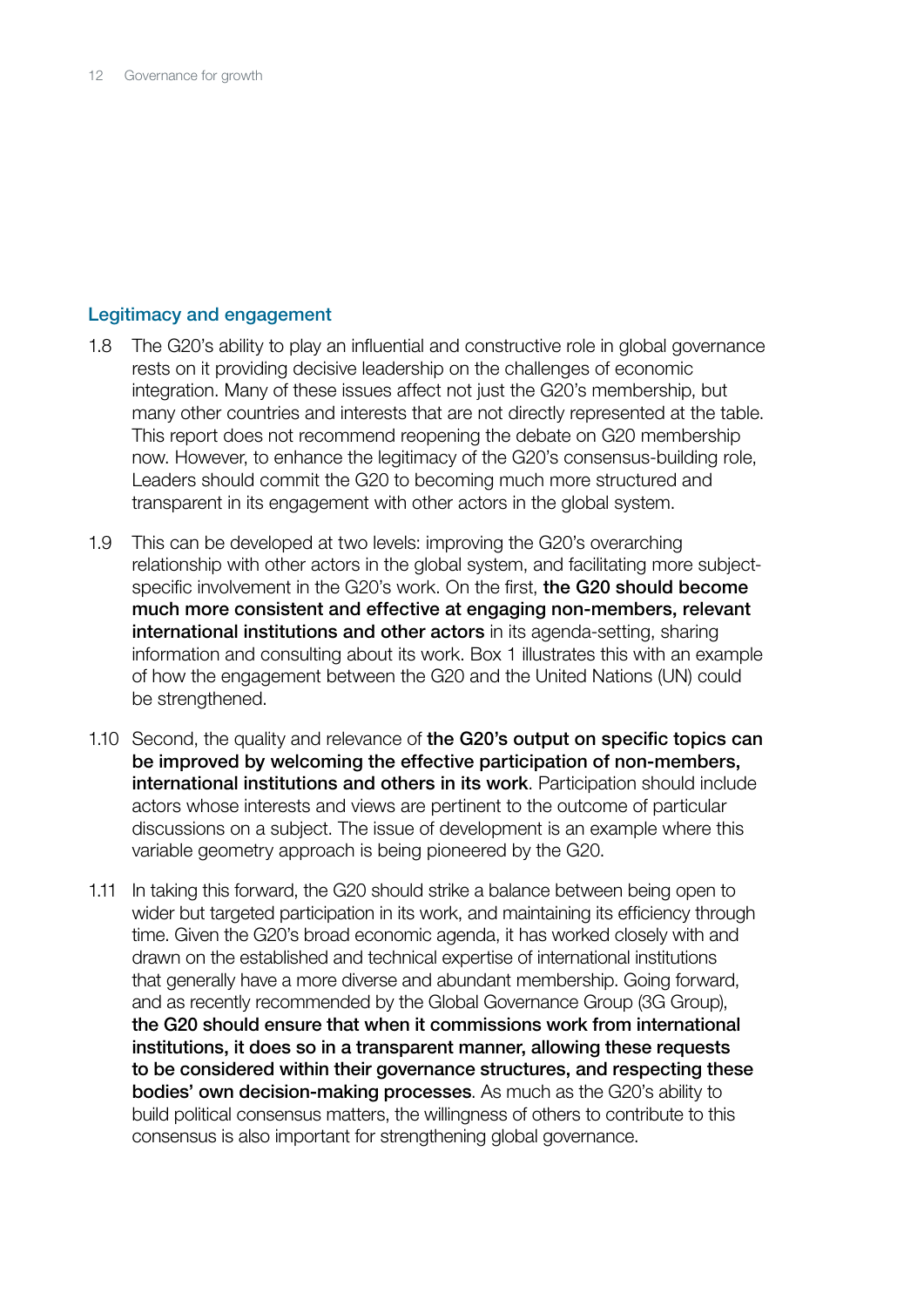#### Box 1: Strengthening engagement with the United Nations

In contrast to the informal nature and selective membership of the G20, the UN is a formal, treaty-based organisation with universal membership and a wide mandate, including security, economic, financial and social issues. In recent years, the G20's growing role has caused some in the UN system and among its members to raise questions about the G20's legitimacy, ability to deliver on its past commitments and potential overlap with the work of existing formal institutions. Engagement efforts between the two have been ad hoc, based on the priorities and the resources of each G20 Presidency. These efforts are now improving, but are still short of being systematic.

Both the UN and the G20 play complementary roles in the global system. This makes it even more important to find practical ways for the two to communicate more frequently, and to support each other's objectives. To increase mutual trust and transparency, the G20 can help the UN to increase its understanding of the G20's agenda. The G20 might also find ways of bringing the UN system's technical expertise to bear on its work, to enhance the overall effectiveness of its discussions and decisions.

To achieve this, the G20 should strengthen and systematise its engagement with the UN through a variety of channels that provide a steady stream of information and opportunities for productive exchange. As first steps, the G20 should:

- endorse the 3G Group's proposal to regularise the practice of briefings and consultations with the UN membership;
- ensure that each G20 Presidency appoints a senior official within the Troika to oversee this engagement and maintain continuity; and
- coordinate with the UN to make use of existing processes for feeding in and highlighting issues, such as through the UN General Assembly's practice of holding informal thematic debates, to allow matters of mutual UN and G20 interest to be debated by the UN membership.

To make this enhanced engagement succeed, the G20 and UN should work closely with each other to maximise the value of such cooperation for both sides.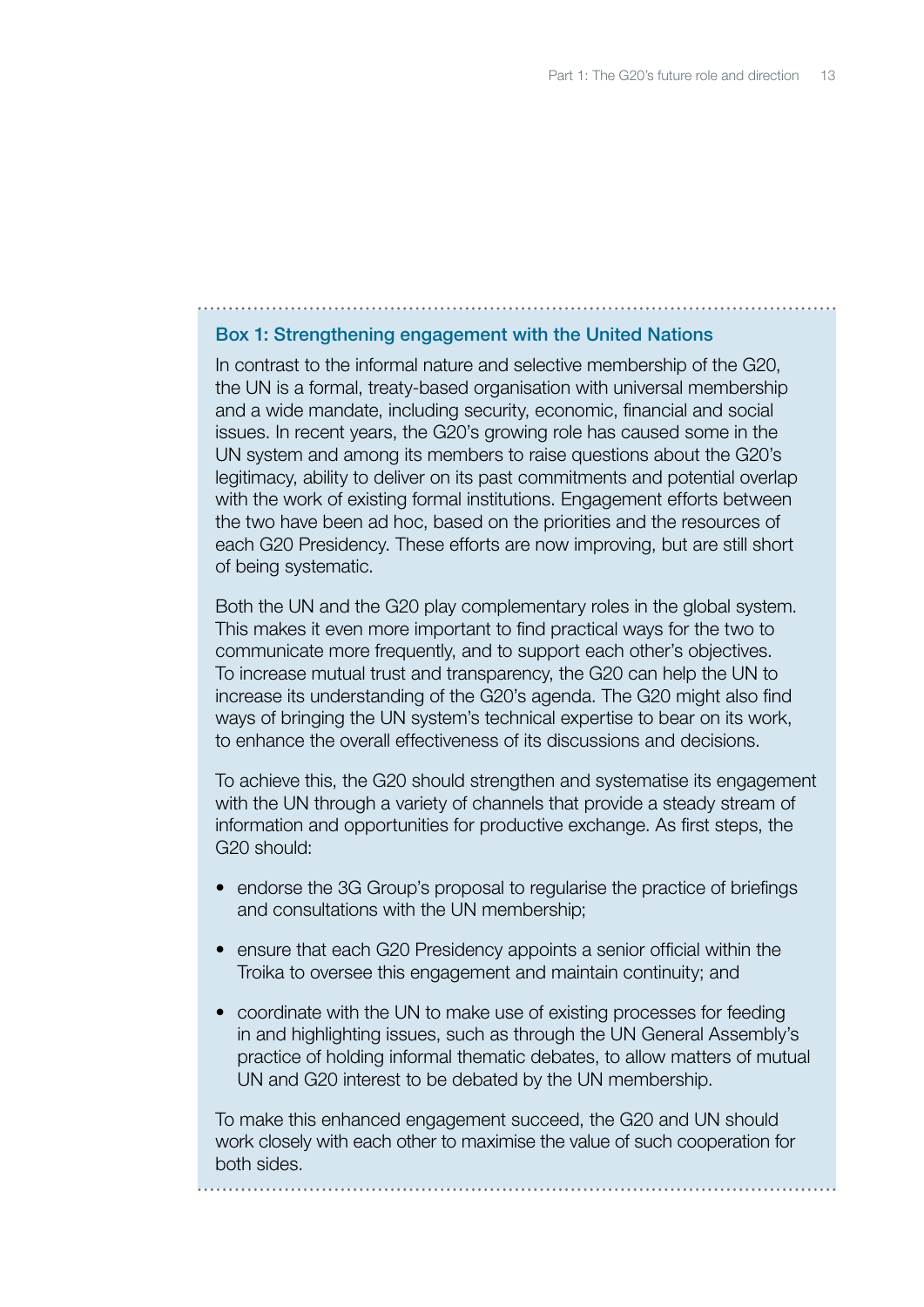# The G20's own governance

#### The power of informality

- 1.12 Some have suggested that an informal group such as the G20 can only be credible if it becomes a formal institution, with formal rights and obligations for its members. It has been argued that the global system lacks a more legitimate and overarching level of formal economic governance, with some proposing that the group of G20 Leaders should become a formal level of governance sitting above the International Monetary Fund and World Bank, drawing on their constituency-based system to achieve universal representation.
- 1.13 These views presuppose that creating a formal, more overarching layer of global economic governance is sufficient or necessary for overcoming political barriers to action. And such governance may well evolve in the future. But the reason that leaders of the world's major economies turned to an informal approach in the crisis was not the lack of more formal mechanisms. Rather, that approach enabled them to reach consensus quickly, flexibly and effectively, working within the international governance system rather than having to rebuild it. And it enabled them to explore the scope for political agreement outside the constraints of more formal, binding institutions and structures. This has been the G20's greatest asset, and so this approach offers, for the foreseeable future, the best route to effective governance. The G20 should maintain its informal and Leader-driven character for the foreseeable future, and give itself, and others in the world, a clear declaration of its role and purpose within the global system.
- 1.14 Being 'informal', however, does not mean the G20 should be unstructured or does not need to follow through on its political commitments. Since its inception, unlike other informal groups, the G20 has developed detailed action plans and monitorable, time-bound commitments to maintain momentum through rotating Presidencies. This approach has helped the G20 manage the tension between being Leader-led, with its members taking the chair in turn, and being effective over time.
- 1.15 The G20 needs to build on this as it develops. Its resources, particularly its Leaders' time and political capital, are limited. It must therefore manage its formal agenda accordingly, by balancing the changing agenda of an annual Presidency with the need to retain focus and to avoid overstretch.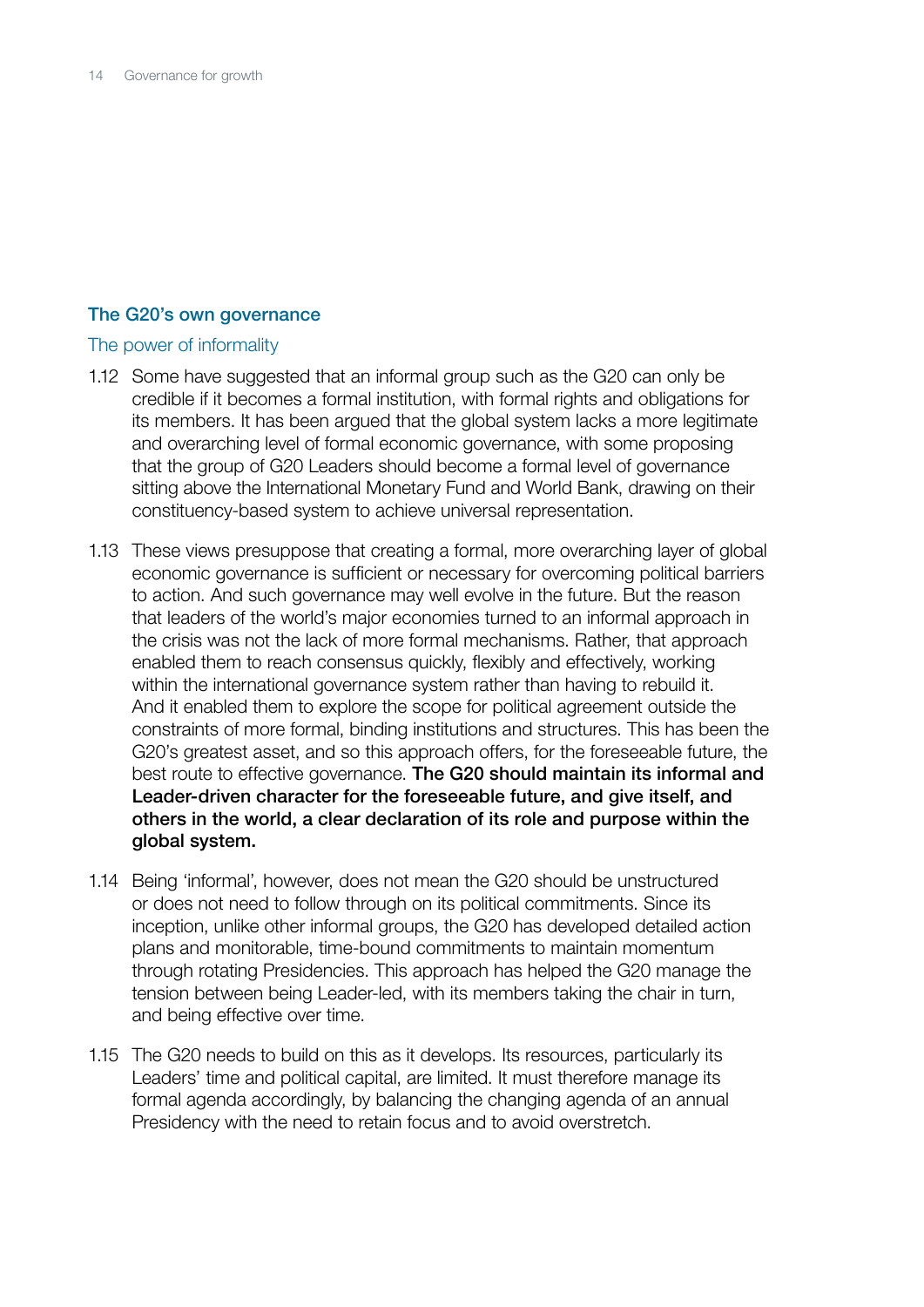1.16 In parallel, the scope of the G20's agenda has been subject to much debate. In practice, the G20 represents 85% of the world economy. It should therefore focus on the challenges of economic globalisation broadly defined, and provide political impetus where it is most needed, where it can make the greatest impact, or where an absence of continued political engagement now could risk future crises.

#### Strengthened capacity and internal processes

- 1.17 For the G20 to balance successfully between managing the shared agenda of the world's major economic powers and retaining the group's dynamism, Leaders should consider practical ways to strengthen its capacity in a way that enhances the G20's overall effectiveness. The G20's primary role is to generate and sustain political consensus. But it needs to be able to play that role in many diverse circumstances – from periods of crisis in which it will function as a crisis committee, to periods of relative stability where its role will be more about driving a longer term agenda among its members.
- 1.18 Given the G20's limited capacity and the need to engage Leaders, the way in which the G20 manages its agenda strategically affects both its effectiveness and its ability to retain Leaders' engagement in its work. To manage its work programme, it needs clear and strong internal processes to avoid overburdening its agenda over time, while retaining the flexibility to engage its Leaders on pressing issues when necessary. The G20's agenda is the preserve of all its members and drawing up commonly agreed working practices is essential for keeping the G20's work focused, manageable and sustainable. This report recommends that the G20 should develop agreed working practices to maintain its operational effectiveness through time. Box 2 provides a non-exclusive list of possible working practices, drawing on previous G20 discussions, that should be examined for agreement by G20 members.
- 1.19 Beyond working practices, there is a spectrum of options for increasing the G20's capacity, culminating in a permanent Secretariat with a policy function. But to avoid jeopardising its Leader-led and informal character, the G20 needs to avoid transferring its steering and policy development out of the hands of its members.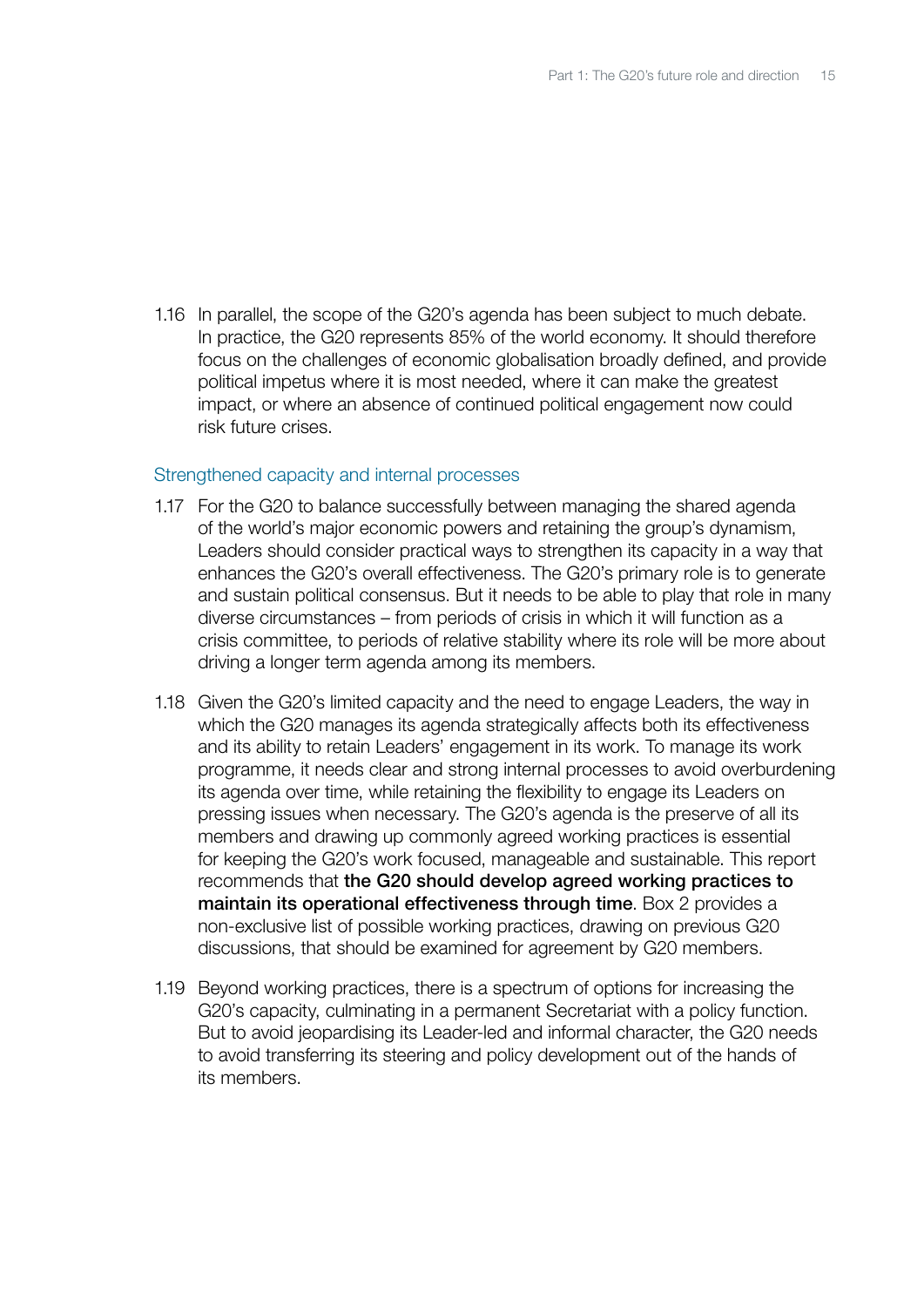# Box 2: List of possible G20 working practices

Interaction among Leaders: Leaders should be able to have informal and more interactive discussions during summits. The preparation of the agenda, structure and the physical set-up of each summit should maximise the opportunity for such discussions.

**Summit timings:** G20 Leaders should be able to convene as necessary during times of crisis and as global economic conditions might dictate. However, during periods of stability, G20 summits should assume an annual rhythm and take place at a regular point during the year, with each Presidency lasting one calendar year.

Capacity to mobilise quickly: To support G20 Leaders' ability to convene as necessary during times of crisis, the G20 must be effective during crises. If events require urgent and timely discussion, the G20 Finance Ministers, Central Bank Governors and Sherpas should be able and ready to convene conference calls and meetings at short notice if events require urgent and timely discussion.

Troika meetings: The Troika should have regular meetings during each Presidency year. An indicative rhythm of meetings might include: early on in each Presidency; after the first quarter; mid-year or ahead of the year's penultimate Sherpa meeting; and shortly after each G20 summit.

**Sherpa-level process:** The G20 should make effective use of its Sherpa network. Presidencies should consider inviting Sherpas to submit input on the year's achievements, areas for improvement and observations about the G20's direction of travel. To inform and maintain the focus of the G20's work, each Presidency might periodically organise seminars or joint meetings between Sherpas and external experts to discuss key economic issues, or convene a longer meeting for this purpose over each summer period.

**Ministerials and working groups:** The G20 should be very cautious about launching new and additional processes that last beyond individual Presidencies. During periods of relative stability, the G20 only has one annual summit and so this limited time must be used effectively. Its work programme must be managed closely and carefully, to avoid duplication and unnecessary proliferation. At the same time, the G20 must also have the flexibility to address urgent issues as they arise. Therefore: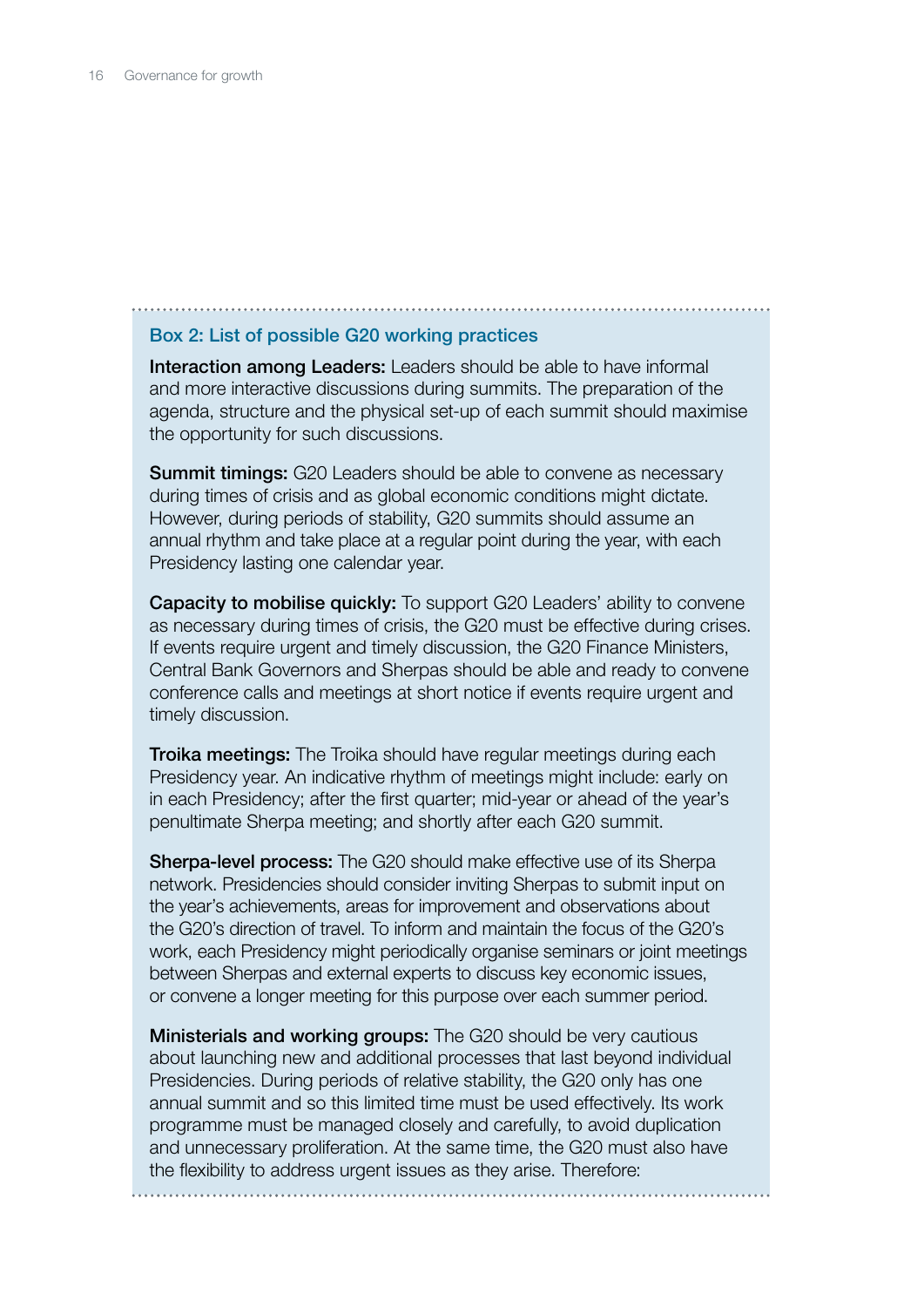#### Box 2: List of possible G20 working practices (continued)

- The establishment of any permanent or multi-year ministerials or working groups should be approached very carefully, and require the agreement of the full G20 membership.
- To ensure that the G20 can flexibly address the key issues of the day, Presidencies should be able to set up subject-specific taskforces, following consultation, to progress and prepare topics for their annual summit. Such taskforces should disband after the conclusion of the Presidency under which they were created.
- The G20 should review its ministerial and working group arrangements on a regular basis to assess their usefulness and relevance, either through the Troika's planning processes or by agreeing automatic sunset or review clauses as required.

**Engagement:** The Presidency should facilitate more consistent and effective engagement between the G20, non-members, international organisations and others by appointing a senior official from its Sherpa office to manage this throughout its Presidency, with the small secretariat providing continuity between Presidencies. Where appropriate, G20 Sherpas could be deployed to support subject-specific and/or regional engagement, drawing on other planned events as appropriate.

Participation of international financial institutions (IFIs) and international **organisations (IOs):** The G20 attaches much value to the contributions by IFIs and IOs to its work, and should ensure that they continue to make these contributions in specific areas where they have established expertise. So as to facilitate Leaders' own interactions, these representatives should participate in or be seated at the Leaders' table for the discussion of specific issues, as appropriate. In particular, Leaders' discussions should be informed by trenchant and candid analyses from international institutions to help frame the key questions across different parts of the G20 agenda.

G20 output and accountability: The main summit products should be regularised to maximise consistency and comparability, and comprise a short summary of key decisions taken, accompanied by a longer annex that records in detail the specific measures agreed by Leaders. To improve the general public's understanding of the G20's work, the Presidency should produce, on its own authority, a short and accessible factsheet setting out the key achievements of the year and progress made against past commitments.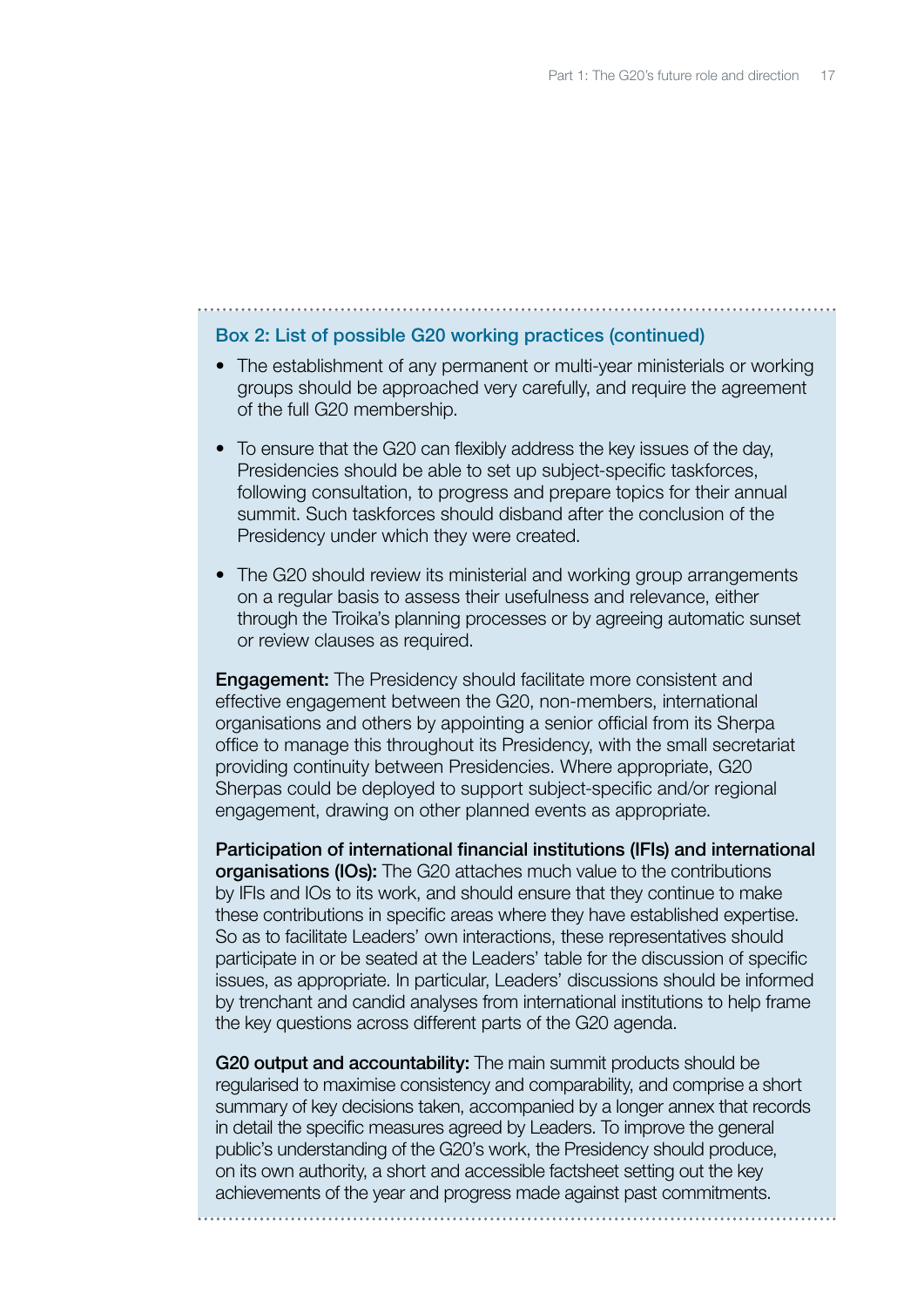- 1.20 Establishing a permanent policy Secretariat for the G20 now could be seen as an over-reaction to the G20's needs, undercutting the G20's memberdriven quality without offering clearly discernible benefits. Instead, this report recommends that the G20 should expand its capacity by formalising the Troika of past, present and future Presidencies; and underpin it with a small secretariat, possibly staffed by seconded officials from G20 countries and based in and chaired by the Presidency.
- 1.21 The function of this small secretariat would be to maintain continuity in the G20's engagement efforts, and to ensure that progress is being made across its inherited agenda and ongoing work programme. The secretariat could reside in and be chaired by the country holding the annual Presidency. It could act as part of the Presidency team, and draw its staff from Troika members and officials seconded from G20 members as desirable.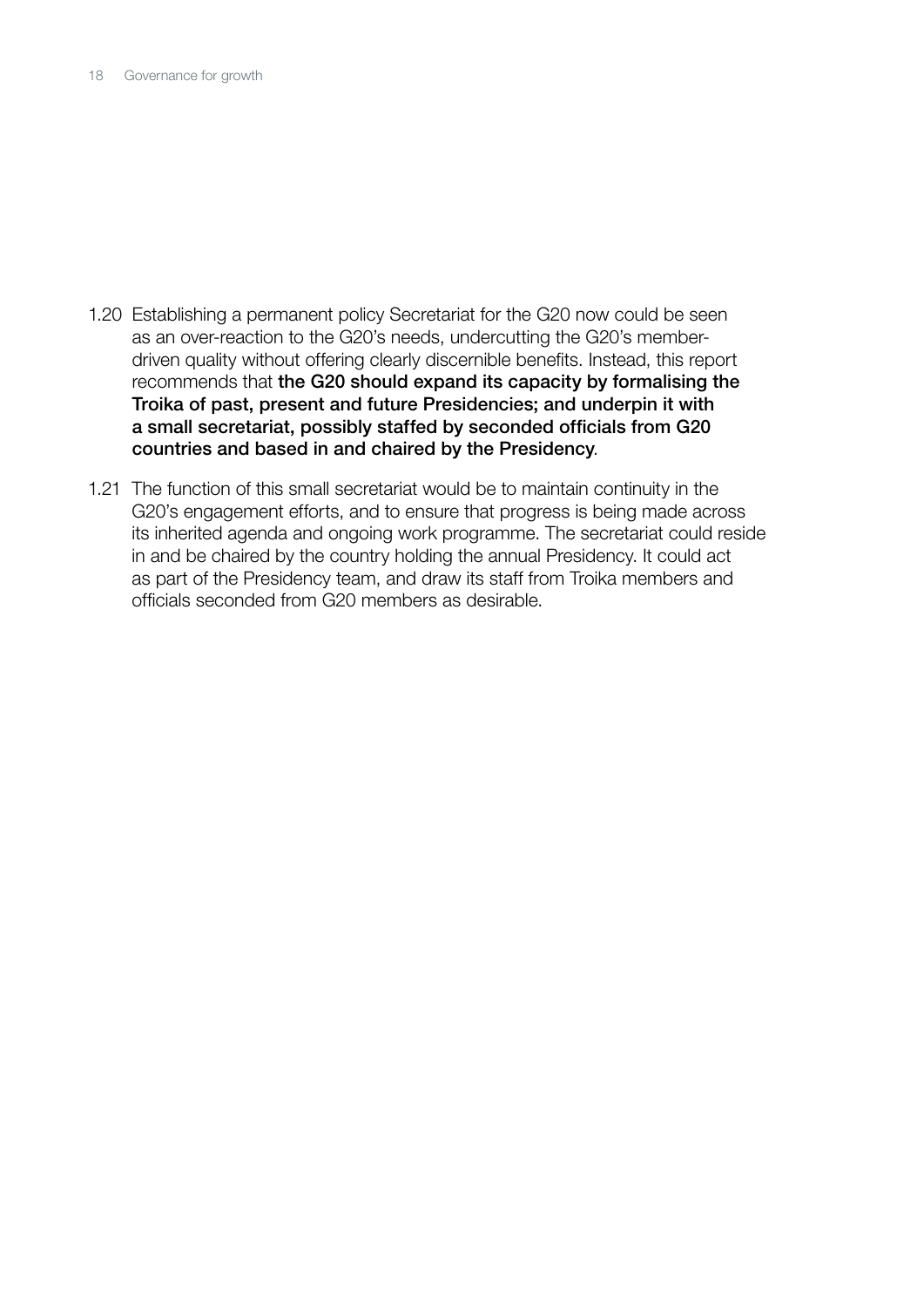# Part 2: Addressing gaps in governance

2.1 The deepening integration of the global economy has highlighted the importance of adequate, effective and coherent governance to support collective action in numerous areas of economic cooperation. Where governance gaps exist, the G20 has a role to work together with the relevant institutions to provide a stronger political direction for improvement, recognising the immense value of the information, technical analysis and policy ideas that these institutions contribute to the G20's own deliberations. In turn, these institutions have a responsibility to their own members and future sustainability to swiftly implement reforms on which there is consensus. This section of the report covers the governance of economic policy coordination, financial sector regulation and global trade.

#### Deepening economic policy coordination

- 2.2 In 2009, G20 Leaders agreed upon the need for quota reforms in the International Monetary Fund (IMF) to reflect the growing weight of dynamic emerging markets and developing countries, and on the importance of moving towards equitable voting power in the World Bank to reflect countries' evolving economic weight and the World Bank's development mission. Reforms were also agreed to improve both institutions' management and practical impact by enhancing the transparency and efficiency of their respective structures and operations.
- 2.3 Reforms to the World Bank Group (WBG) and the Regional Development Banks (RDBs) have been critical to supporting the growth agenda set by G20 Leaders. In particular, the G20's agreements gave political impetus to the WBG to develop new and more flexible instruments, enhance its poverty focus, increase the speed and agility of its operations and undertake a number of internal governance reforms.
- 2.4 Many of these reforms are already under way. The remaining reforms at the WBG and the RDBs, and the need for continuing review and improvement, will require strong support from the institutions' shareholder members to ensure that they are able to respond effectively to the changing global economic environment, and to tackle the cross-cutting challenges of poverty and climate change.
- 2.5 The historic quota and governance reforms of the IMF, agreed in 2010, will enable it to play a more effective, credible and legitimate role in supporting the operation of the international monetary and financial system. G20 Leaders must now set an example and follow through on their political commitment to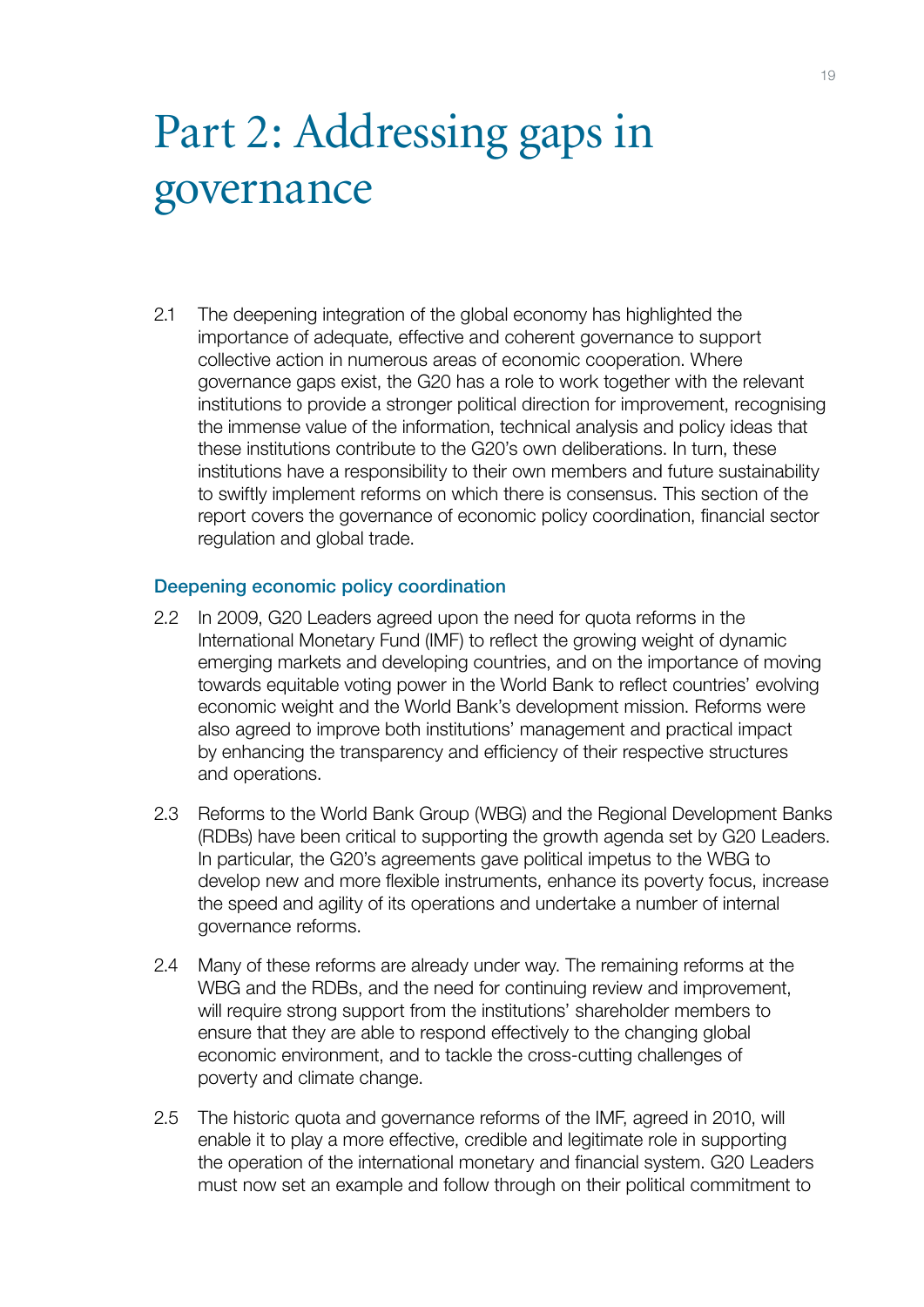fully implement these quota and governance reforms ahead of the 2012 Annual Meetings; only a quarter of the G20's membership have done so to date. And they must also follow through on the commitment to continue the dynamic process aimed at enhancing the voice and representation of emerging markets and developing countries, including the poorest, through a comprehensive review of the quota formula by 2013 and completion of the next regular review of quotas by January 2014.

- 2.6 Alongside governance reform, the IMF has assisted the G20's Mutual Assessment Process (MAP) with analysis of policies and recommendations to achieve the G20's overarching goal of strong, sustainable and balanced growth agreed at the Pittsburgh Summit in 2009. The G20 has committed to work together to undertake a joint assessment of how individual countries' economic policies fit together and how to deliver better outcomes for all, to put the global economy firmly on the path towards a stronger, more sustainable and balanced growth. In order for the MAP to be successful, greater ambition and commitment are needed by all G20 members to achieve better outcomes for their citizens.
- 2.7 The contributions of the IMF and other relevant international organisations to this process have been invaluable, validating and where necessary challenging G20 actions against strong objective analysis. However, this is just one way in which the IMF contributes to global economic policy coordination: the IMF has a much broader role in relation to all the countries in the world economy.
- 2.8 The IMF must also enhance the surveillance of its membership and the global economy as a whole. This would support the G20's economic policy coordination efforts and also improve the IMF's overall effectiveness.

#### Strengthening multilateral surveillance

2.9 The global financial crisis was a wake-up call for the IMF's work on surveillance. Although the IMF was able to identify risks emerging in different parts of the world through its bilateral surveillance, it was less equipped to spot systemic problems or warn of potential spillovers through the financial sector. These deficiencies have been well documented and the IMF has made good progress to address these, supported by the G20's strong desire to see fundamental improvements in this area.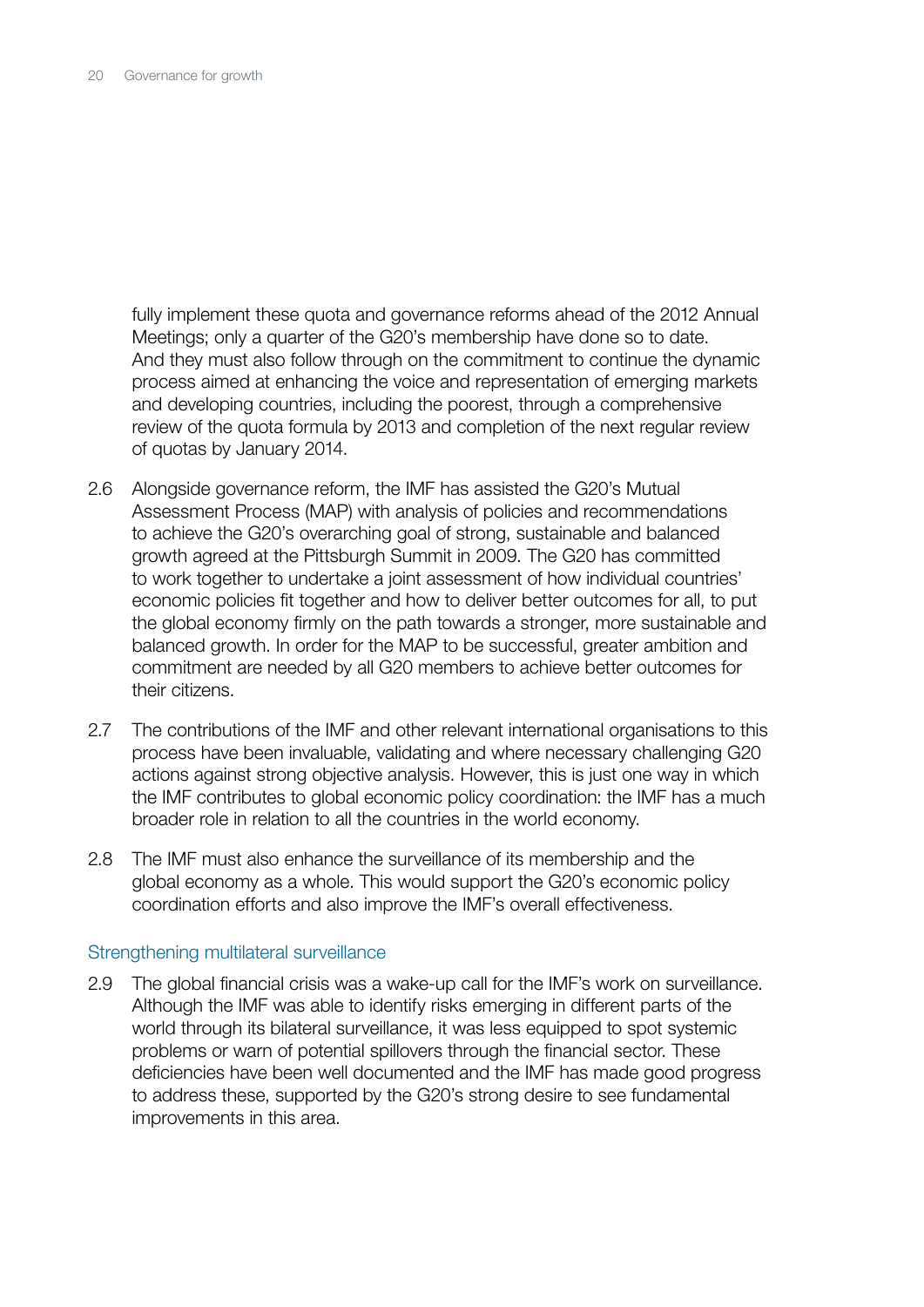- 2.10 For example, the IMF has now brought together the main messages and findings from both its bilateral and multilateral surveillance to provide a more consistent assessment on the risks facing the global economy as a whole. It also introduced 'spillover' reports for systemic economies to capture the impact of their policies on the global economy. To better assess macrofinancial risks, 25 systemically important financial centres have agreed to let the IMF carry out mandatory in-depth analyses every five years. The IMF is also working closely with the Financial Stability Board (FSB – see page 23) on Early Warning Exercises which focus on global tail risks.
- 2.11 The IMF's Triennial Surveillance Review takes stock of these positive changes, and considers ways in which the quality, scope and traction of its surveillance could be further enhanced. The G20 now needs to build the consensus required to give the IMF a clearer mandate to deliver multilateral surveillance over the longer term so that Board Members, Ministers and G20 Leaders can better understand and respond to current and potential global systemic vulnerabilities. The IMF's surveillance of the global economy is a unique and vital public good. For the future, its coherence and comprehensiveness could be improved in four ways:
	- Stronger financial sector surveillance through partnership with the Financial Stability Board: The IMF has a strong role to play in strengthening global financial stability. Building on the progress made, the IMF should collaborate more closely with the FSB to ensure that the latter's appraisal of financial system vulnerabilities and understanding of financial regulatory and supervisory risks are properly embedded in the IMF's surveillance and assessments. Financial stability analysis should also be strengthened as part of the IMF's Article IV process, and the G20 should puts its political weight behind the IMF's Data Gaps Initiative to ensure that policy-makers have the necessary information and analytical tools to perform systemic risk assessment.
	- Consistent presentation and detailed analysis of risks: The IMF should also take steps to ensure that the economic risks identified across its work are evaluated in a more coherent fashion. Additionally, the IMF should prioritise work to develop its analytical tools so as to broaden its assessment of so-called external stability risks; these include exchange rates, foreign exchange reserves and global liquidity. Those assessments need to form a standard part of IMF bilateral and multilateral surveillance documents. For example, publishing an assessment of external balances – which must stress the limitations of this early analysis – would be a step forward.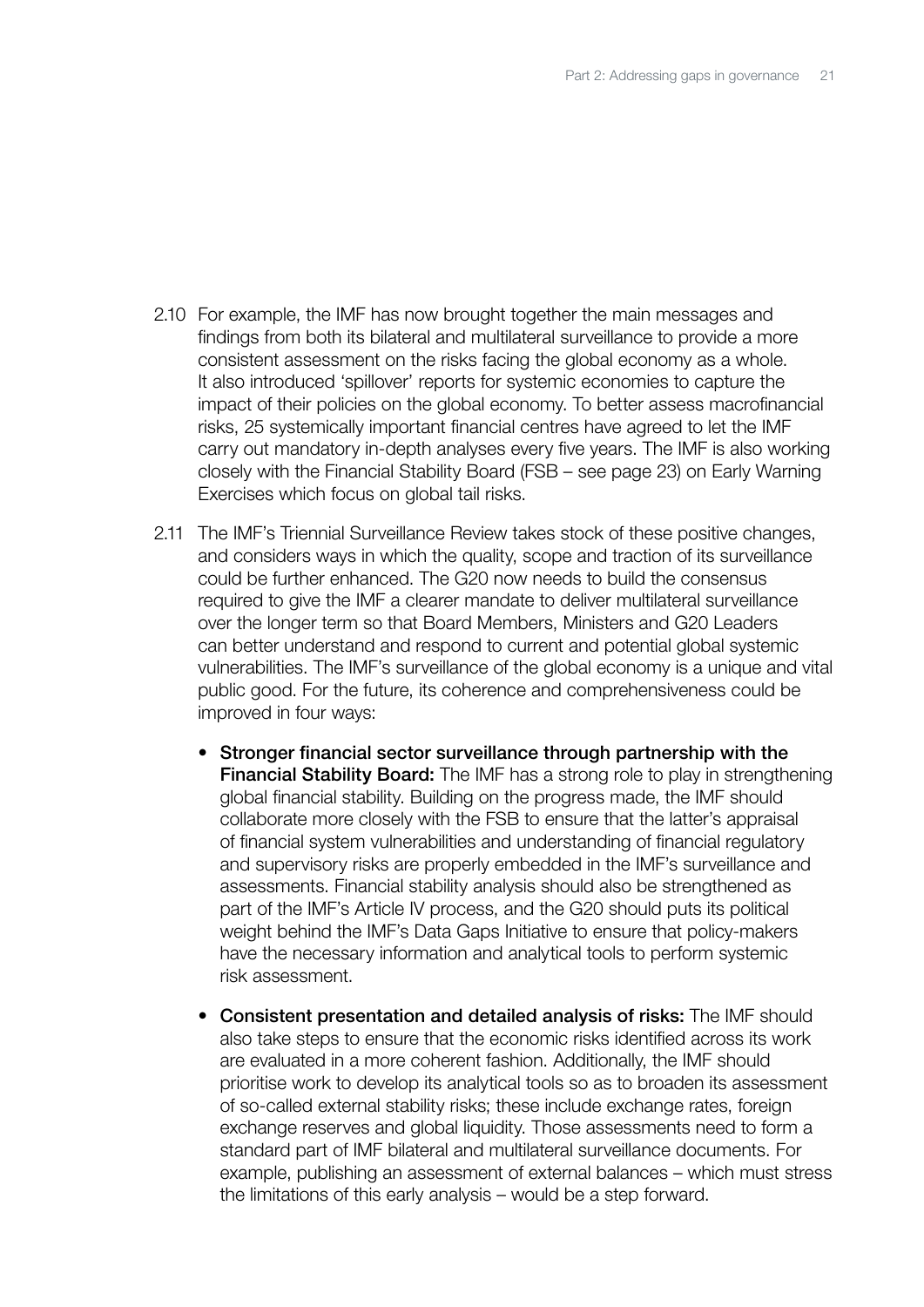- Stronger accountability and coordination: The International Monetary and Financial Committee (IMFC) is responsible for advising and reporting to the IMF's Board of Governors. As part of this role, the IMFC should be able to hold the IMF's surveillance to account by being more proactive in setting its forward surveillance agenda – using the Managing Director's Action Plan to debate and agree priorities. In turn, the IMF should use its Consolidated Surveillance Report to present a clear and consistent view of global risks to IMFC members alongside clear analysis of how policy commitments are being delivered. With that information, the IMFC can have an open and frank debate on the necessary policy responses which can feed into the G20's efforts to coordinate economic policy.
- A clearer IMF role in multilateral surveillance: Much of the IMF's recent work to improve how they assess the links between countries in the modern global economy was produced as a result of ad-hoc decisions. To ensure that the IMF continues to examine risks within individual countries as well as how policy decisions taken in one can affect others, there is now a clear case for updating and codifying the IMF's surveillance role to drive improvements in the focus and quality of the IMF's overall advice, and its ability to monitor global risks – agreeing a new integrated surveillance decision would be one way to achieve this.

# Financial sector governance

- 2.12 The financial markets have become the most integrated and interlinked part of the global economy. International coordination of financial standards and of their implementation by the competent authorities is critical for the maintenance of financial stability. A number of bodies have evolved over time to promote and contribute to such coordination, but the crisis demonstrated that they were unable to sufficiently resolve conflicting regulatory standards, to drive action to respond to significant lags or gaps in the development of these standards or to prevent arbitrage caused by their uneven implementation in different jurisdictions.
- 2.13 The complicated relationship between these bodies, together with the time it took to upgrade some key rules and standards – such as prudential regulation for banking institutions – meant that the governance of the financial sector did not keep up with the cross-border and rapidly evolving nature of financial services activities. As a result, growing regulatory arbitrage became evident, and the combination of shortcomings contributed to the severity of the recent global financial crisis.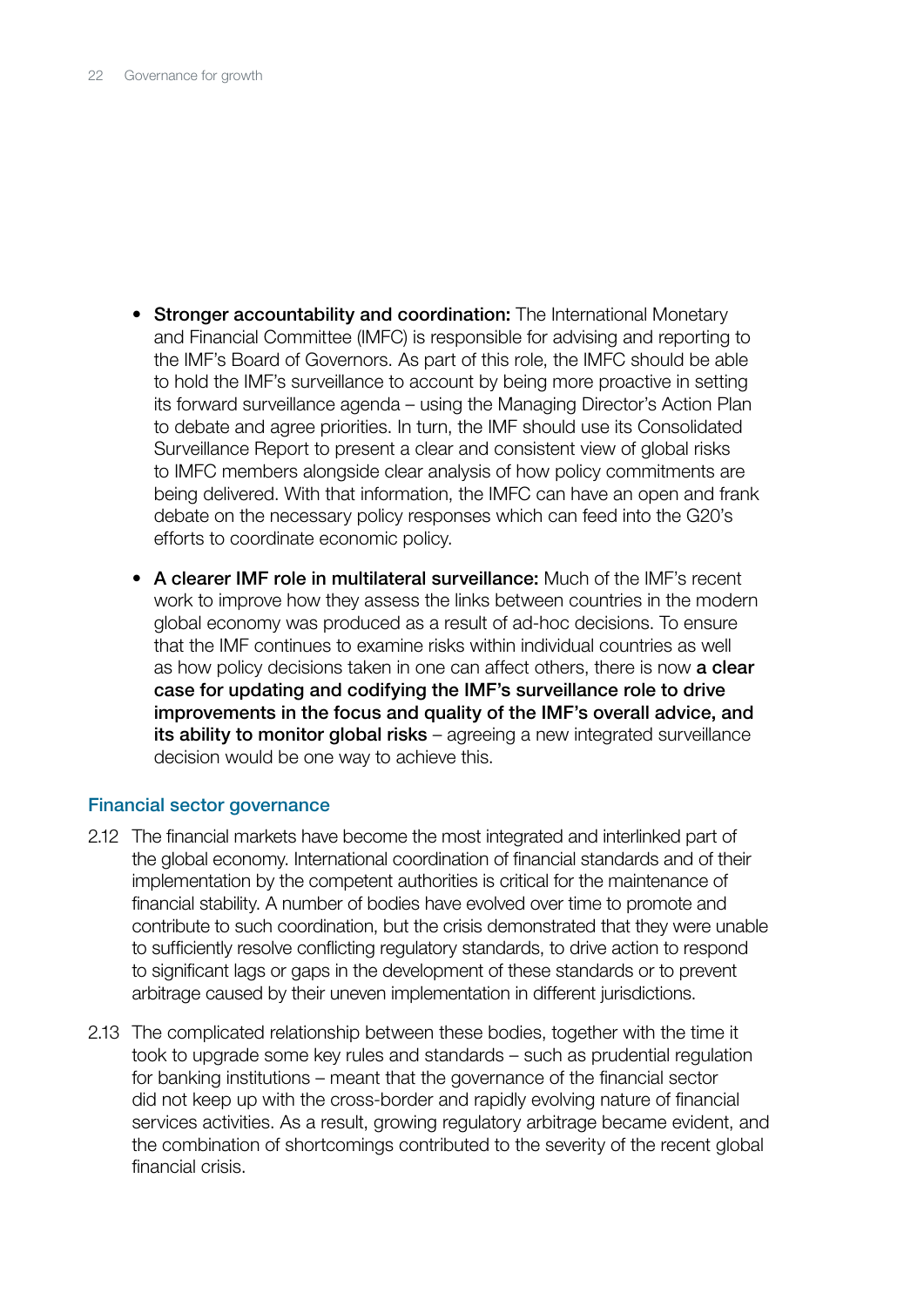2.14 As an immediate response to the crisis, G20 Leaders, Finance Ministers and Central Bank Governors set up the FSB as a successor to the Financial Stability Forum, endowing it with a stronger mandate to coordinate the work of competent authorities and independent standard-setting bodies (SSBs) at the international level. The FSB brought together advanced and emerging countries for the first time, covering the world's major financial markets, to shape the global regulatory reform agenda on an equal footing.

#### Next steps for the Financial Stability Board

- 2.15 Under the leadership of its first Chair, the FSB has made very significant progress across a challenging reform agenda. In particular, and under the direction of the G20, the FSB concentrated on generating new and strengthened standards and developing regulatory policy to address post-crisis priorities. But this role is just a part of the FSB's current mandate.
- 2.16 As the regulatory reform process moves from policy development to national implementation, the FSB needs to consider shifting more of its operational focus onto other important parts of its mandate. These include monitoring and assessing the implementation of agreed standards; reviewing and coordinating the work of SSBs; undertaking surveillance of macroeconomic and financial risks together with the IMF; and supporting contingency planning for managing cross-border financial crises. All these are essential elements of effective financial regulatory governance.
- 2.17 The FSB's capacity and effectiveness will come under increasing scrutiny as its workload grows. The G20 anticipated this at the Seoul Summit in 2010, when G20 Leaders asked the FSB to bring forward proposals to strengthen its capacity, resources and governance to keep pace with growing demands. In response, the FSB Chair has taken forward a set of practical improvements to the FSB by introducing more efficient internal processes; strengthening its engagement with non-members through regional outreach groups, embedding the process of more inclusive consultation on the FSB's policy work; and ensuring greater transparency and accountability by its members with regard to their adherence to key international financial standards. These are welcome and necessary steps for enhancing the FSB's credibility and public accountability as a member-driven organisation.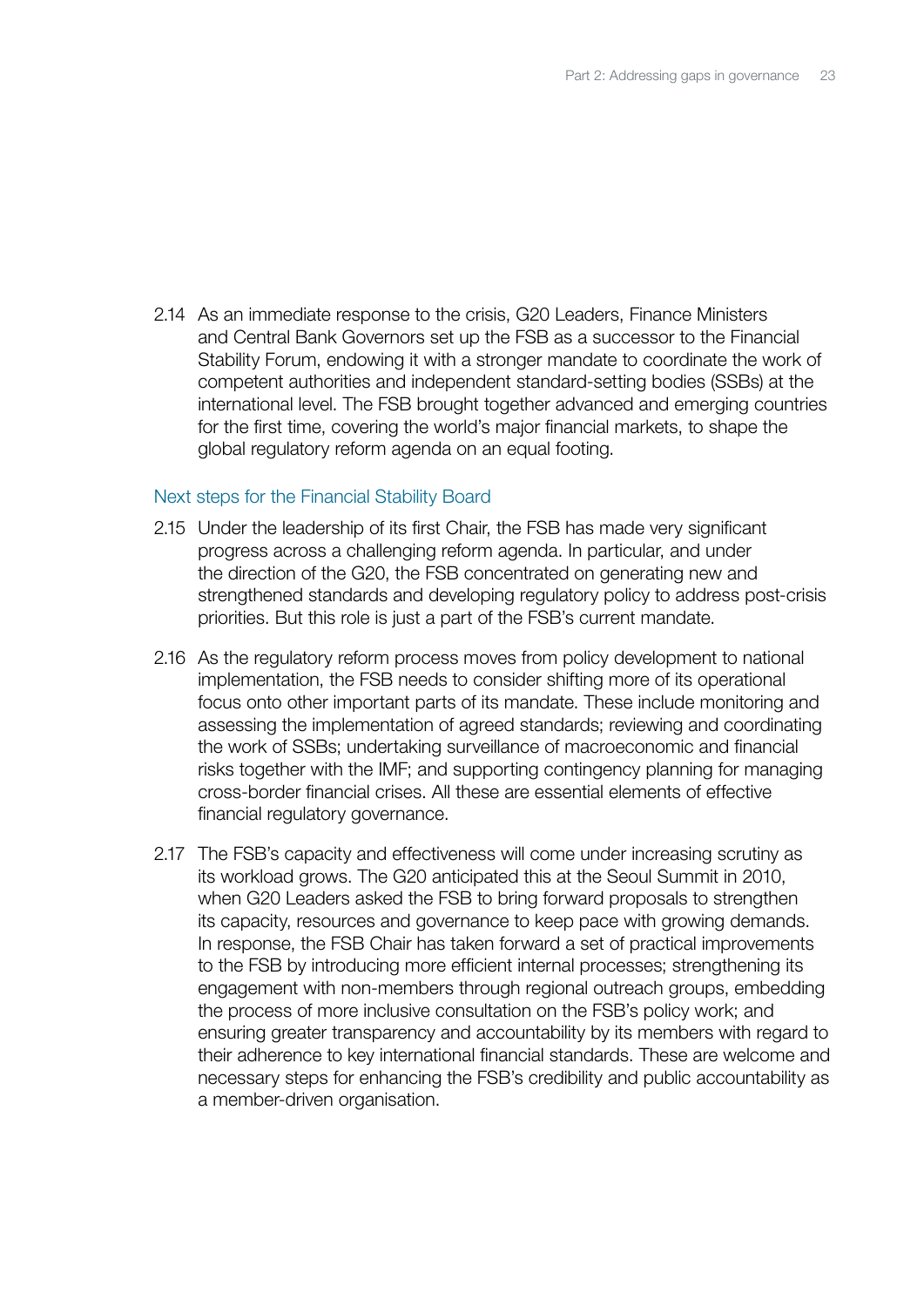2.18 Looking ahead, G20 Leaders should now build on these measures and agree to further strengthen the FSB's capacity and governance and place it on a more enduring and visible organisational footing. This decision to reinforce governance in this area is a political rather than a technical one. The FSB's direction and capability will help to determine the ability of the overall financial governance system to pre-empt potential vulnerabilities and address the deficiencies in current international regulatory coordination efforts that can have adverse effects on global growth.

#### Robust implementation of regulatory standards

- 2.19 Since the global financial crisis, the FSB has taken forward country and thematic peer reviews that evaluate its members' implementation of specific standards agreed by G20 and FSB countries. These operate as an ongoing process, with the current set of reviews scheduled through to 2013.
- 2.20 However, regulatory arbitrage in the global financial system remains a real threat which undermines market and economic confidence. To counteract this, the FSB should more clearly exercise its mandate to advise on and monitor the meeting of regulatory standards. It could also play a more central role in providing authoritative assessments to prevent allegations of non-compliance in some jurisdictions as a justification by others for not acting.
- 2.21 The FSB is putting in place a comprehensive, coordinated implementation framework for priority reform areas such as financial sector remuneration and the Basel III prudential reforms. SSBs, with their independent sectoral expertise, must form a fundamental part of this monitoring framework. Working with SSBs, the FSB should intensify its monitoring and assessment of global standards implementation to prevent regulatory arbitrage, focusing on cross-sectoral regulatory standards, and being vigilant towards the potential spillover effects caused by differentiation in national implementation.
- 2.22 The FSB's governance needs to match this greater emphasis on monitoring national implementation. Exercising articles in the FSB's charter, the FSB Chair has made proposals for restructuring the Steering Committee to include representatives of executive branches of government, such as national treasuries or finance ministries, given their responsibility for the implementation of global standards into national law. The G20 should signal the importance of the FSB taking forward this re-balancing.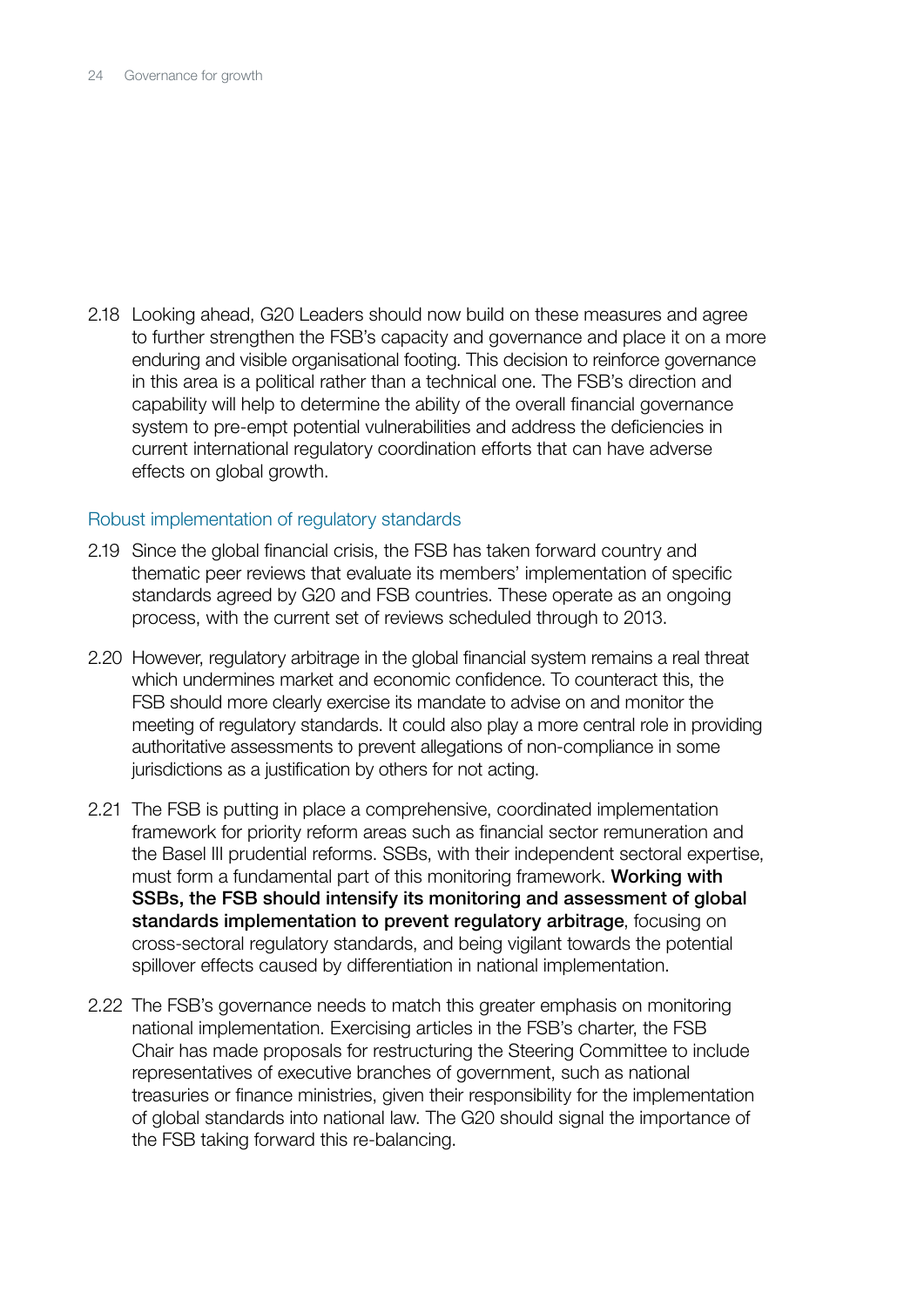#### Clearer coordination of standard-setters

- 2.23 The FSB's role in coordinating the work of SSBs is at the forefront of its mandate. SSBs each have their distinct areas of technical competence, and provide independent expertise on sectoral standards within the broader financial regulatory framework. The financial crisis demonstrated the critical need for a body that has the role of coordinating these standards across the board and that is able to facilitate the resolution of inconsistencies.
- 2.24 Most importantly, this coordination function needs to enable an overall assessment of whether new and existing global standards, taken individually and as a whole, produce a coherent regulatory framework that meets the overarching goal of increasing financial stability. Coordination should also ensure that standards to address financial stability concerns reflect the full range of possible policy options, including those not within the purview of regulators and standard-setters, and take into account impacts on the wider economy.
- 2.25 To fully exercise its coordination role, the FSB should strengthen and formalise the basis on which the coordination of SSBs takes place, through Memoranda of Understanding that embed concrete coordination mechanisms. The FSB can better fulfil its existing mandate by providing more visible oversight and coordination of the overall coherence in international standard-setting, and provide prompt feedback on the policy development work of SSBs. Where gaps, problematic overlaps or interdependencies in global regulation are emerging or are likely to surface, the FSB should, at the request of the G20, work with relevant SSBs to jointly address these issues and report back to the G20 on areas where regulation may be insufficient or inconsistent.

#### Strengthened multilateral surveillance

- 2.26 The G20 currently requires the FSB to collaborate with the IMF in identifying and reporting on macroeconomic and financial risks through Early Warning Exercises. As part of ongoing discussions, the IMF is working to further embed multilateral surveillance responsibilities in its mandate, providing the global economy with a crucial public good.
- 2.27 In turn, the FSB offers a comparative advantage in understanding and assessing financial system and supervisory risks, an appreciation of which enhances the credibility of overall surveillance. In doing so, the FSB needs to evaluate whether standards developed by SSBs add up to a net increase in financial stability, and whether enough is being done to police the regulatory perimeter.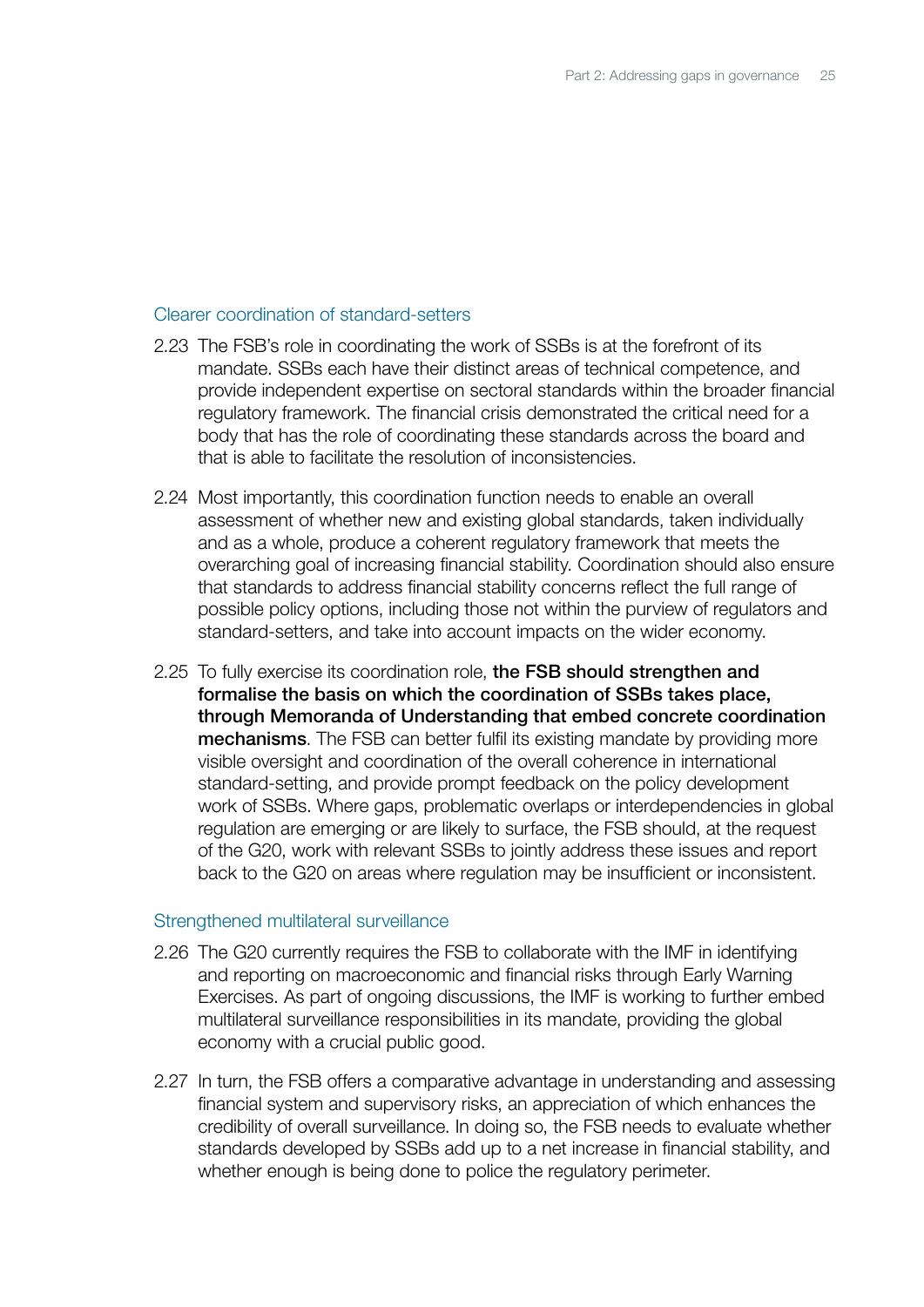2.28 The FSB's cooperation and information-sharing with the IMF should also be further improved so that its appraisal of financial risks is properly reflected in multilateral surveillance. The FSB's predecessor and the IMF agreed a concordat in November 2008 which broadly defined the roles of the two bodies and the demarcation between their activities. **Building on this, the FSB and** the IMF must strengthen their collaboration on multilateral surveillance by setting up a liaison committee to oversee this work. This committee might, in the medium term, develop a more comprehensive Memorandum of Understanding between the two institutions.

### A clearer institutional status for the Financial Stability Board

- 2.29 Since the Pittsburgh Summit, G20 Leaders have depended upon the FSB to deliver a very ambitious agenda. However, the FSB has actually operated along extremely informal lines, supported generously by the staff and resources of the Bank for International Settlements (BIS) and its members. To ensure continuity, it is imperative that the FSB continues to be member-driven and maintains its existing links with BIS.
- 2.30 Given the continued challenges of financial regulatory governance, the FSB's comprehensive mandate must be preserved. However, the G20 now needs properly to equip the FSB to ensure that its activities meet its written mandate. The FSB currently has no legal personality or separate identity. This means that its identity, and hence its authority, is blurred – it cannot enter, for example, into staff or other contracts with other legal entities. This is a basic constraint to endowing the FSB with a clearer identity, more resources and, ultimately, enhanced authority and independence as a coordinating body.
- 2.31 For the FSB to discharge the full range of tasks conferred on it, and to implement the reforms proposed above, the G20 needs to put the FSB on a more effective, enduring and independent organisational footing for the future. The G20 should ask the FSB to establish itself as a legal entity which provides it with the identity, authority and capability it needs to fulfil its comprehensive remit. The FSB should take first steps to examine options for achieving this before the end of 2011, with a view to full implementation by early 2012.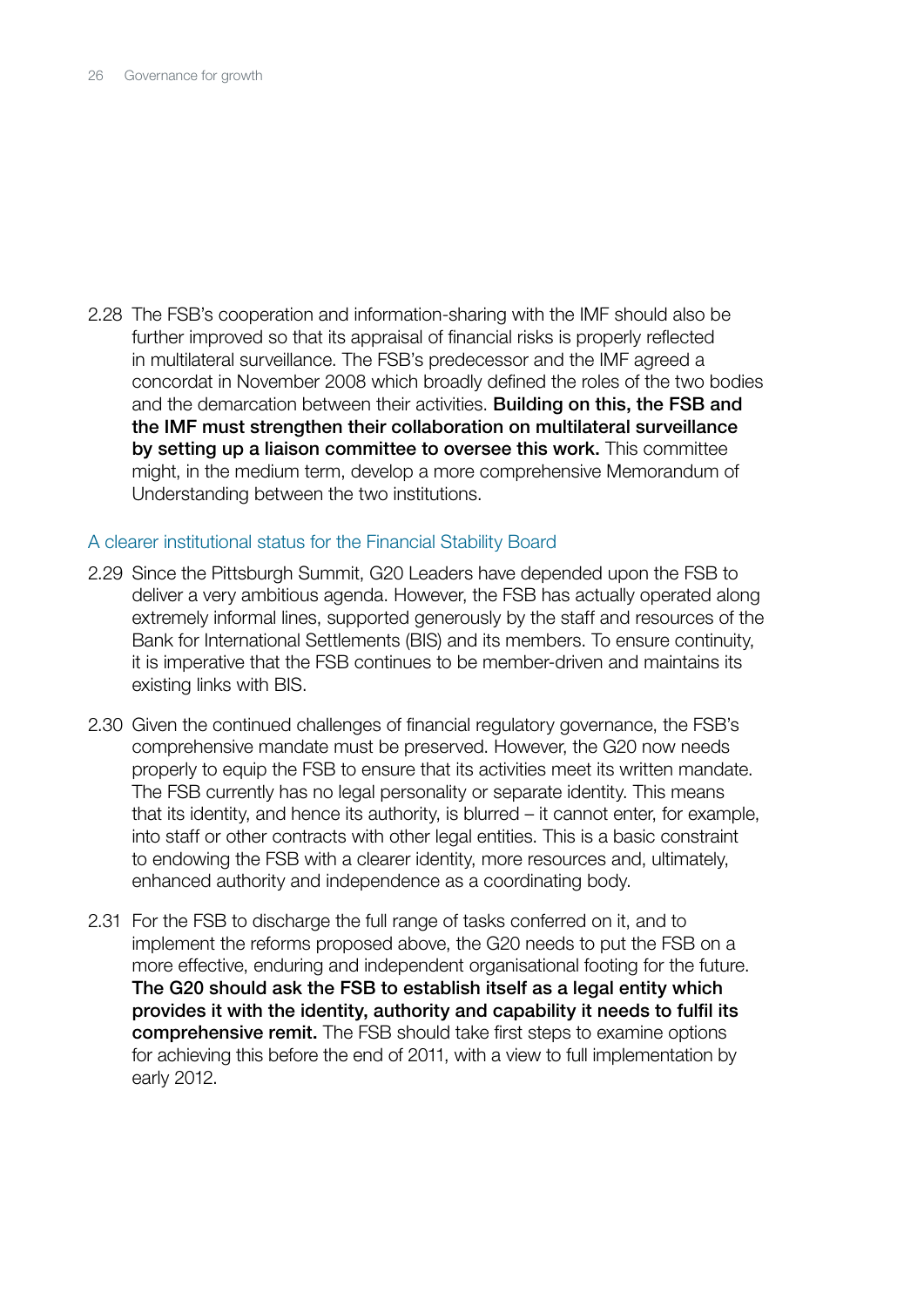#### Governance of global trade

- 2.32 The G20, constituting 80% of global trade, has a significant interest in ensuring the well-functioning of the global trading system. The World Trade Organization (WTO) was created in 1995, based on the founding agreement of the General Agreement on Tariffs and Trade (GATT) signed in 1947. This report does not discuss the WTO's Doha Development Round mandate, which has been the subject of much public attention. The conclusion of Doha would, in itself, make a significant step towards reinforcing the global trading system, hence the ongoing efforts in that regard. Rather, this report focuses on practical ways in which the WTO's exercise of its wider responsibilities can maintain and further reinforce the global trading system.
- 2.33 International trade can be an engine of global growth and development. But to achieve that, the rules and structures of the multilateral trading system must keep pace with the current economic and commercial realities in the global economy. When the GATT was founded, it had only 23 members, accounting for 61% of world trade. The WTO now has 153 members (with another 30 jurisdictions in accession processes), constituting over 97% of world trade. During this time, the global economy has changed considerably, with trade in goods almost 33 times higher in 2010 than in 1950. Yet many of the rules currently operating in the WTO, such as those that govern free trade agreements, anti-dumping, dispute settlement and other issues, date back to the GATT and before. Moreover, trade in services still only accounts for 20% of global trade despite accounting for around 70% of global output.
- 2.34 The WTO is the guardian of the rules-based multilateral trading system, and its activities are crucial to the system's efficient and equitable operation. Therefore, pragmatic efforts must continue to be made to reinforce the WTO's role at the heart of trade governance. Many of the ideas around reforming and enhancing the role of the WTO are not new, and have developed over the years. In view of the upcoming December Ministerial of trade ministers, the G20 should direct its trade ministers to call on the WTO and its members to examine four specific issues that would strengthen its effectiveness: namely, instituting more regular updates to existing global trading rules; concluding and implementing key reforms to its Dispute Settlement Mechanism (DSM); enhancing its surveillance role; and considering innovative approaches to advancing trade liberalisation.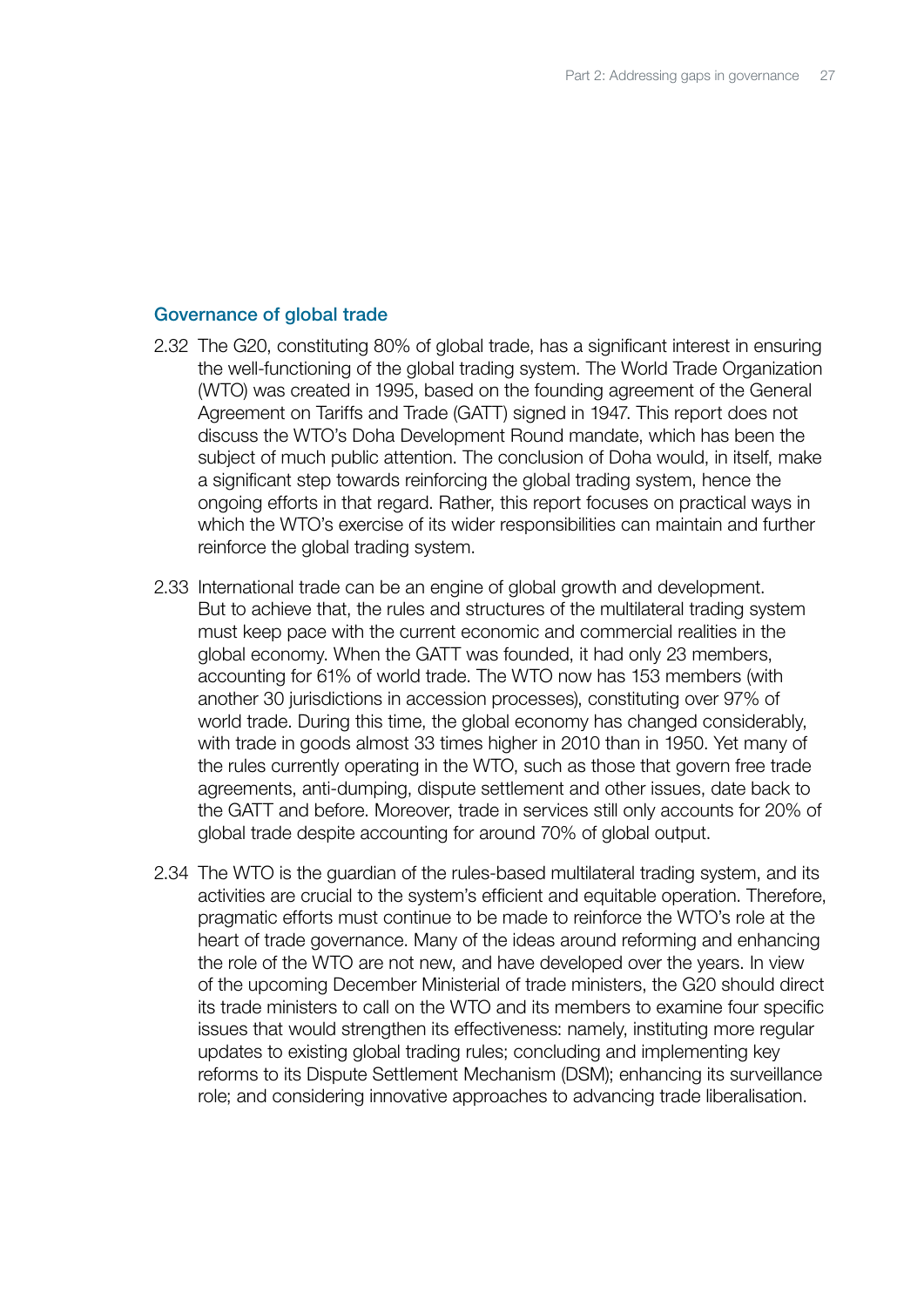# The WTO's surveillance role

### Protectionism

- 2.35 At the height of the economic crisis, G20 Leaders tasked the WTO Secretariat, working together with the Organisation for Economic Co-operation and Development (OECD) and the United Nations Conference on Trade and Development (UNCTAD), with preparing regular reports on protectionist measures taken by G20 countries. These joint reports, led by the WTO, played a major role in preventing a broadly anticipated slide towards protectionism, but focused mostly on quantitative rather than qualitative analysis.
- 2.36 The WTO already has significant powers to monitor the actions of its members, particularly through the Trade Policy Review Mechanism. However, this has mostly been achieved through peer review, with a large degree of self-notification and analysis after the fact. This means that the WTO has performed its surveillance function by relying on incomplete information regarding members' trade regimes, particularly in more complex and evolving areas such as services and investment.
- 2.37 The WTO should examine how its efforts to identify protectionist measures and recommend appropriate remedies could be enhanced. Building on existing processes, regular reporting by the Secretariat of protectionist measures taken by WTO members could provide more quantitative analysis of individual measures. These could focus on the measures which are most trade-distorting, and be accompanied by recommendations on rectifications so as to bring them into line with WTO rules. WTO members themselves should provide timely information on their trade measures when invited to do so, and take advantage of opportunities to report the actions of others.

# Free trade agreements

2.38 The number of regional and bilateral free trade agreements (FTAs) has increased exponentially in recent years. The WTO itself, in its 2011 World Trade Report, recognised that its work needs to reflect the growing wave of FTAs and ensure that they do not weaken the multilateral system. In addition to its ongoing work to identify protectionist measures, the WTO should examine how its efforts to monitor FTAs could be enhanced. One starting point could be to take forward existing proposals for the WTO to compare provisions across FTAs and identify common elements among them. This exercise could form the basis for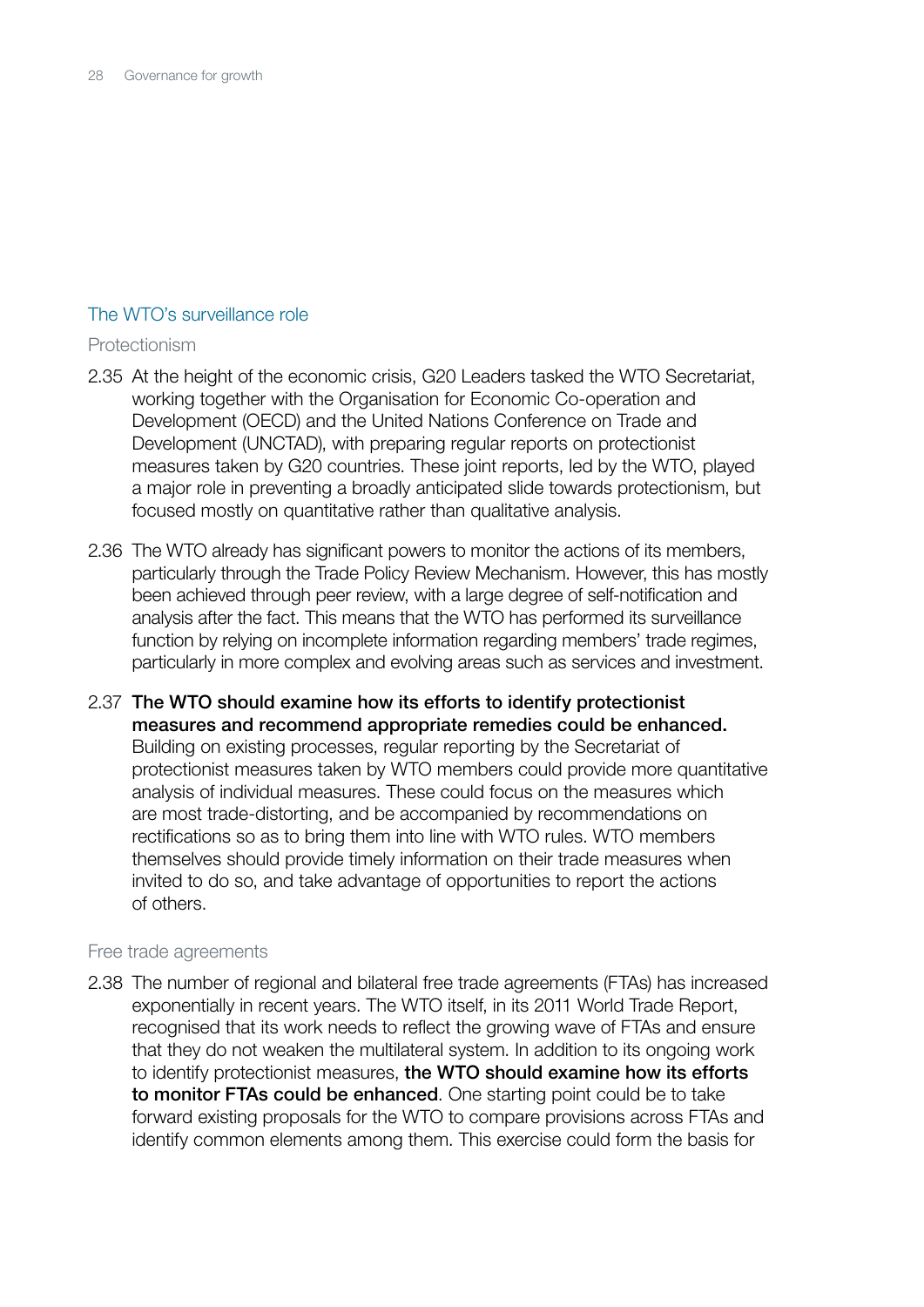developing voluntary guidelines for FTAs. The purpose would not be to develop a one-size-fits-all approach, but to bring greater coherence to the complex and expanding web of regional and bilateral trade agreements.

2.39 The WTO could also work to ensure that more vulnerable developing countries are able to engage in FTA negotiations on a more equitable basis, in line with its existing work to build capacity within the poorest countries to negotiate and implement agreements. Overall, these proposals would help to simplify the trading environment and provide the certainty which exporting businesses require.

#### Refining the Dispute Settlement Mechanism

- 2.40 Most commentators and the broad WTO membership agree that the WTO's DSM works well. This is borne out by the high level of compliance, even in cases where the threat of retaliatory action is a minor factor. Nonetheless, there are some areas where further improvements are desirable to ensure that the DSM continues to function effectively, particularly as the functioning of the DSM depends on the broader credibility of the WTO and the buy-in of members to the rules-based system.
- 2.41 The WTO started a review aimed at updating the DSM in 1997, but this is yet to be completed. It should now consider concluding and implementing key reforms to the DSM. In addition to important negotiations in the Doha context, there are a number of priority areas where additional refinements to the system could be considered. For example, many businesses and governments have concerns regarding the length of the process. The fact that 50% of cases are appealed is a contributing factor. Panellists in the earlier stages of a dispute case could be chosen in a more systematic fashion. This would help to ensure greater consistency across cases and may reduce the number of appeals.
- 2.42 There are a number of other areas where improvements could be made. For example, smaller, more vulnerable countries sometimes lack the economic weight to induce compliance on the part of offending countries. The process could also be accelerated to reduce timescales and ensure that trade-distorting measures are corrected sooner.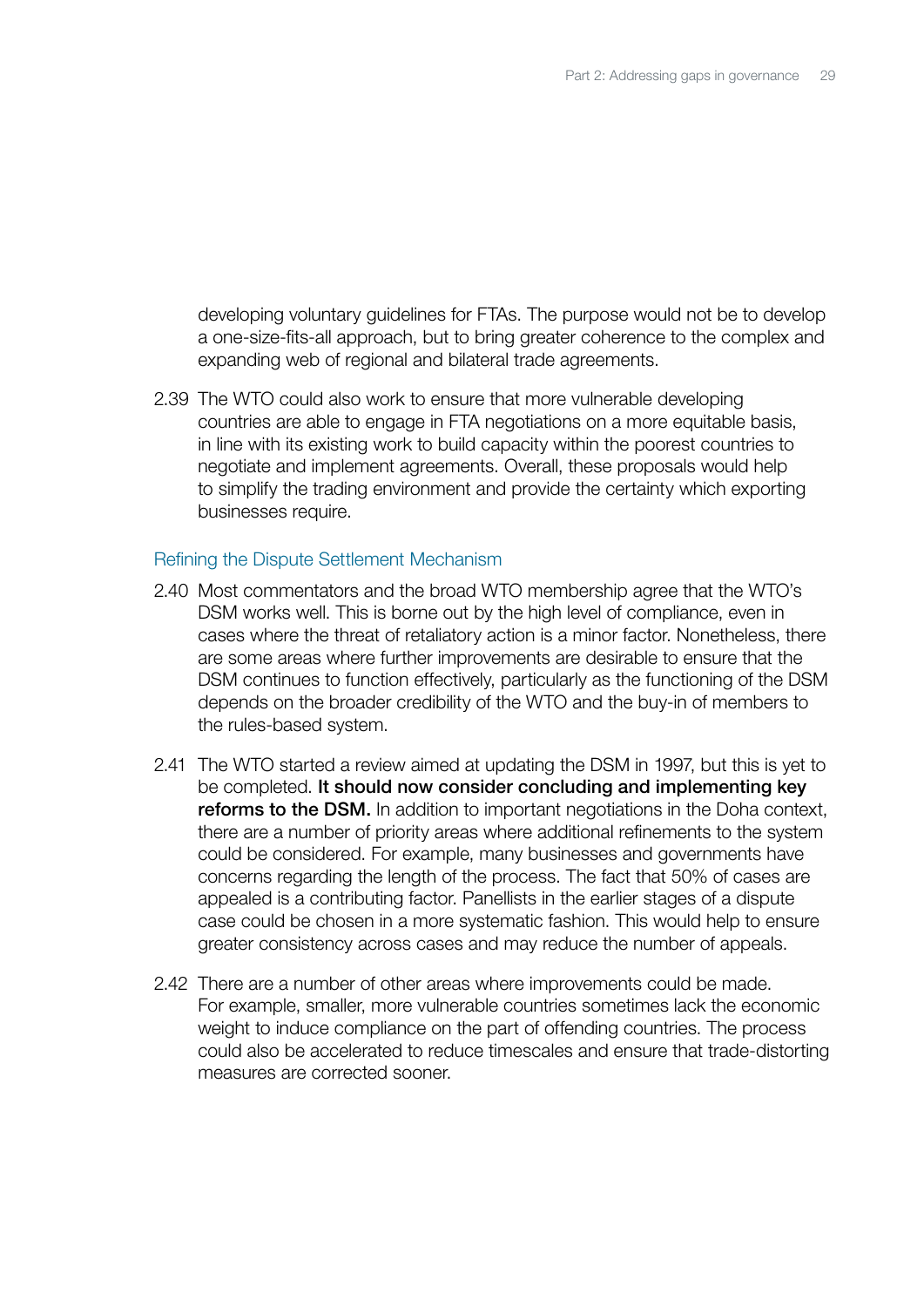### More frequently updated trading rules

- 2.43 Multilateral trade rounds, once agreed, are designed to update some of the WTO's existing rules. This should continue to be the case and the proposals in this report are not intended to disturb the ongoing Doha negotiations. But alongside this, the WTO already has the ability to update any part of its rulebook outside of the 'big bang' trade round negotiations, as envisaged in the Marrakesh Agreement of 1994. Given the gap between the rate at which the global economy is evolving and the speed with which the WTO updates its rules, there is a good case for the WTO instituting more regular and incremental updates to existing trading rules through its remit to do so outside the context of ongoing multilateral negotiations. This could ensure that the global trade rulebook is aligned with global trade realities and new emerging issues.
- 2.44 Countries that wish to join the WTO must sign up to the rules. However, the process for the least developed countries (LDCs) joining the WTO could be made more accessible. This could, for example, involve simplifying the burdensome request-and-offer process for determining market access commitments to ensure fair and consistent bound tariff profiles, or alternatively strengthening the guidelines for members negotiating with acceding LDCs. The detailed work to describe and review acceding countries' trade regimes could be simplified for acceding LDCs and the Secretariat could share the workload with the acceding LDC to compile the necessary information.

#### Innovative approaches to trade liberalisation

- 2.45 The multilateral framework for achieving trade liberalisation is the bedrock of global trading relations. Within that framework, and in parallel with extensive multilateral trade rounds, WTO (and previously GATT) members have at times taken forward trade liberalisation and updates to the rulebook by other means.
- 2.46 For example, agreements have been struck on a plurilateral basis, in areas such as information technology, and, as mentioned previously, the number of bilateral and regional agreements has increased substantially in recent years. These agreements are an explicit recognition of a shared desire between groups of countries to achieve further economic integration over and above the already positive consensus embodied in successive multilateral rounds. The G20 has been clear on its commitment to trade liberalisation, and as the global economy continues to develop in new directions, the appetite for such agreements is unlikely to diminish.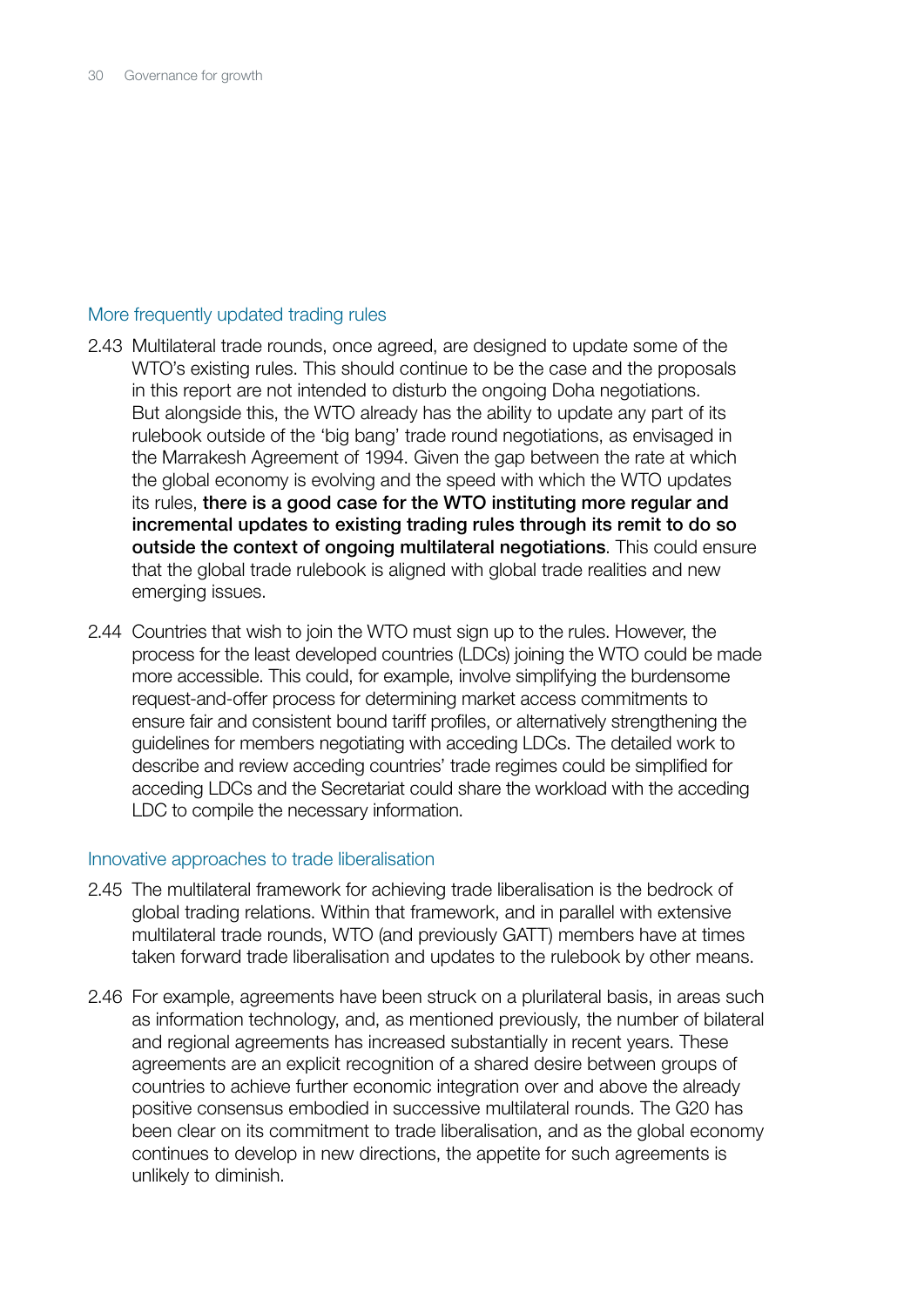2.47 Taking these past developments into account, the G20 should, alongside its existing trade agenda, instruct its trade ministers to work with the rest of the WTO membership to explore innovative approaches to achieving further trade liberalisation in a manner that is compatible with the multilateral framework. These innovative approaches – which could include regional and plurilateral agreements – will need to, and can, support multilateral deals and strengthen the WTO's role at the heart of global trade governance. Countries may have different conceptions on how plurilateral agreements might be taken forward. However, their key advantage is that they offer an effective way of progressing with trade liberalisation where there appears to be consensus, especially where there is a critical mass of WTO members with a significant stake in increasing and deepening trade flows within a given sector.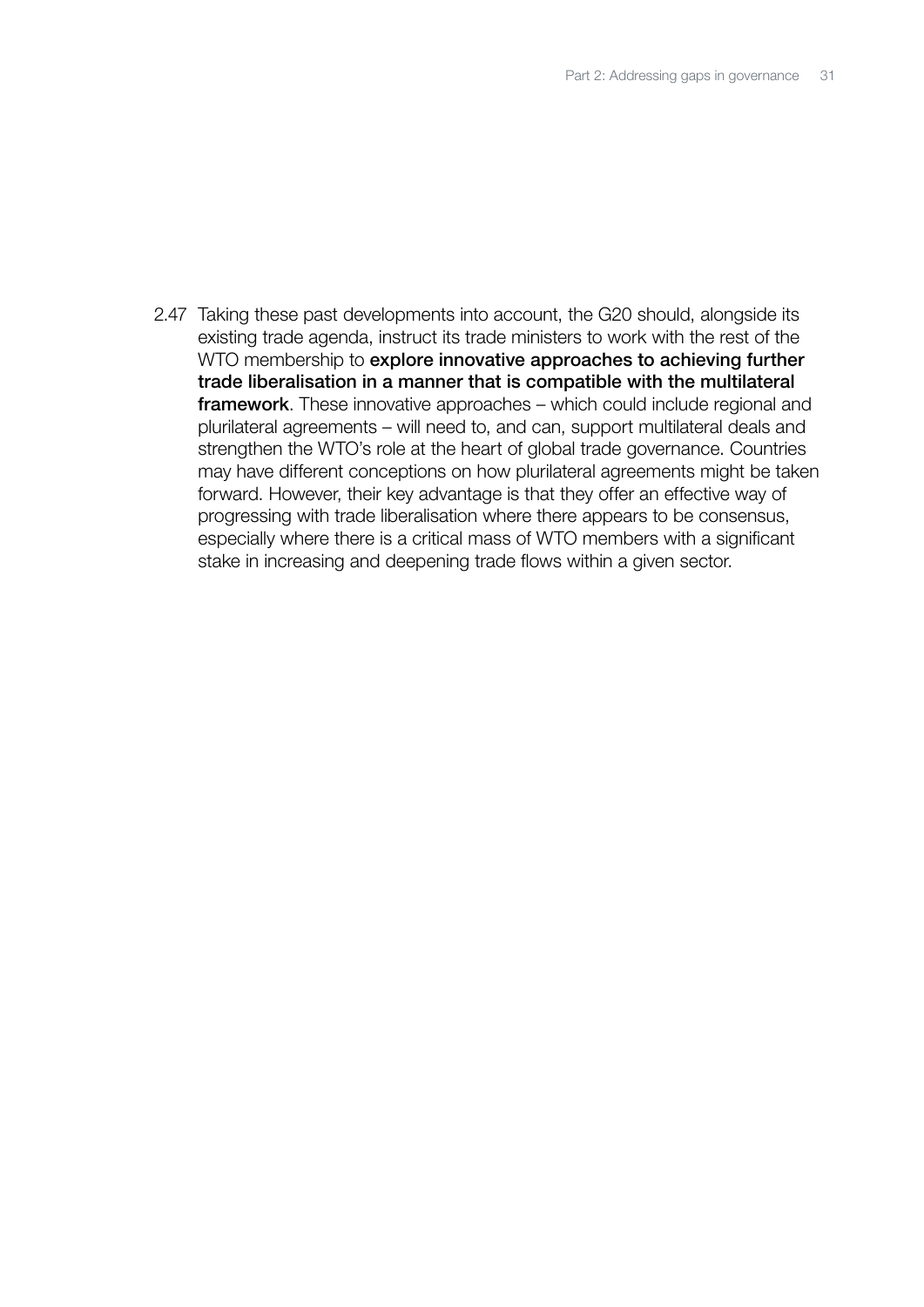# Part 3: Towards more effective global standards

- 3.1 Global governance consists of not just international institutions, but also a large body of standards, rules and norms that govern global economic activity. This body of soft law covers a large number of areas, from corporate governance, anti-money laundering and anti-corruption to competition. These conventions are in many cases not legally binding: they range from sets of principles and voluntary best practice to politically agreed guidelines, standards and norms.
- 3.2 The current set of standards and norms were drawn up by a specific set of actors – mostly advanced economies – and reflect the specific circumstances and economic integration challenges at the time of their development. However, as new and significant economic actors emerge, and as the structure of the global economy evolves, the international processes and fora that continue to develop these standards should become increasingly flexible and involve all major or relevant actors at an earlier stage, especially where there are close or mutual interests.
- 3.3 The G20 has already brought to bear its ability to forge political consensus across diverse economies on two important areas in which existing standards are being developed:
	- Financial regulatory standards: The G20 expanded the Financial Stability Forum into the Financial Stability Board to include all G20 members, and other non-G20 countries with large financial markets, so that a set of diverse countries with their respective regulatory experiences could come together and shape a common global regulatory reform agenda.
	- Tax Information Exchange: Following the London Summit, the Global Forum on Transparency and Exchange of Information for Tax Purposes was restructured and expanded to bring diverse countries together to promote international standards of strong mutual benefit. An inclusive governance structure was created in which jurisdictions participate on an equal basis, under a clear framework agreed by all members. Over 100 jurisdictions now participate in the Global Forum and it continues to expand as the benefits it brings to its members are increasingly recognised.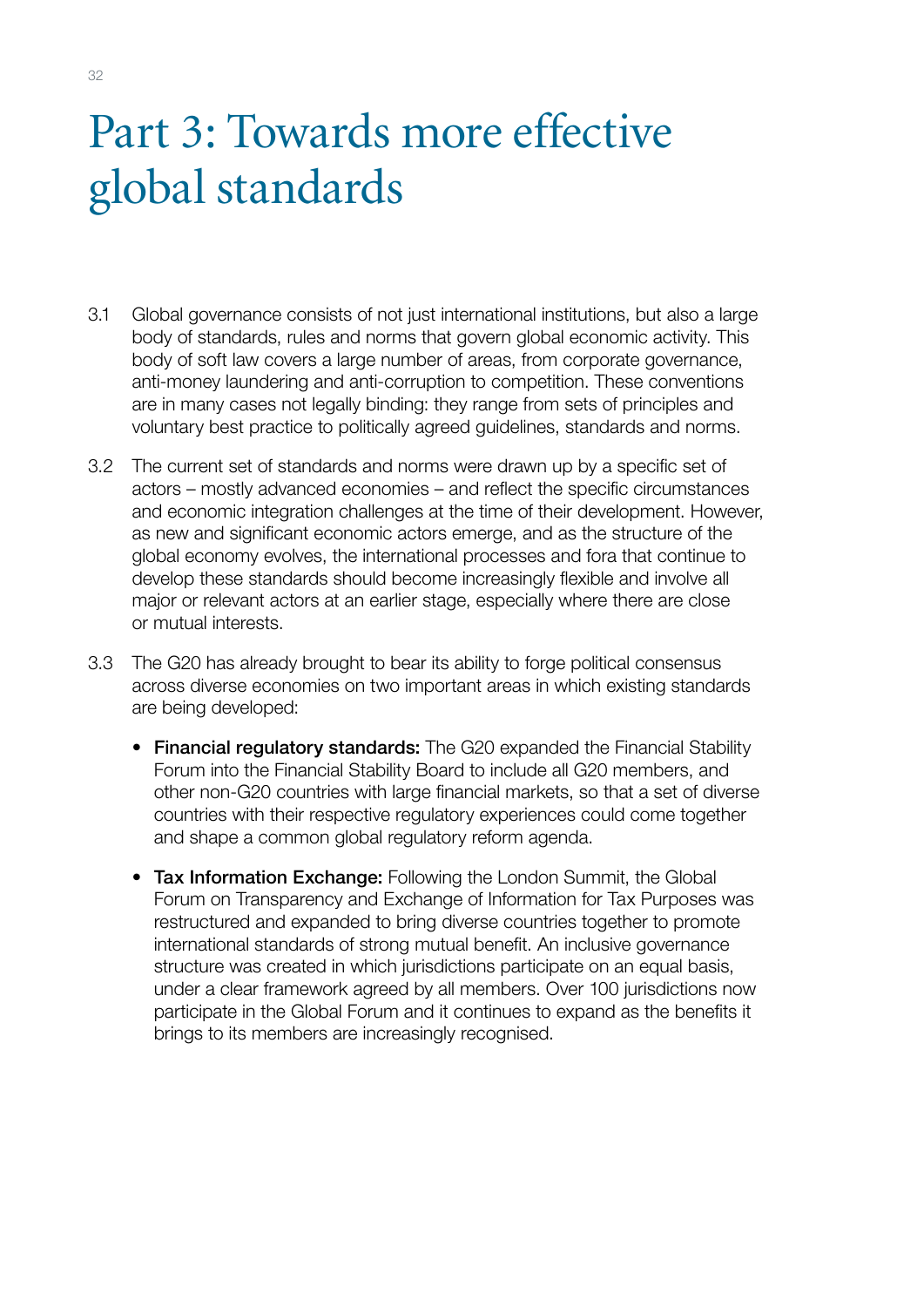### Developing genuinely global standards

- 3.4 With a growing number of global economic actors, the underlying need for soft law to coordinate and govern behaviour has, if anything, grown in a globalising economy. There is therefore a strong case for developing and extending existing standards and rules to embrace key participants more readily and at an earlier stage of their economic development, as is already happening in some areas. Building on the G20's spirit of bringing together the world's major economies, the G20 should endorse the political importance of developing existing and future standards, by involving all of the key actors to ensure that these standards become truly global.
- 3.5 Furthermore, the G20 should support high-level principles that guide a more open, inclusive and practical process of developing and governing these standards:
	- Participation on an equal basis: To achieve the objective of developing and extending standards and norms so that they have the buy-in of all major economies and other significant actors, they should all be able to participate in their development and governance.
	- Mutual interest: The extension and further development of existing standards should start with areas that are now of most mutual interest and benefit. This will help to build the confidence essential for the process to gather momentum.
	- Avoiding a race to the bottom: Open processes should not lead to the weakening of existing standards and norms. Global standards cannot credibly govern economic activity if they end up as lowest common denominator rules. Rather, the objective must be to maintain and enhance the effectiveness of existing and future standards.
	- Adapting existing institutions: Many existing standards were drawn up by institutions set up originally to help advanced economies to address their common interests. As the global economy evolves, and as emerging markets also share some of these interests, governance in these institutions should be flexible and find ways – that do not necessarily involve membership – to ensure that new actors can be involved with these standards on an equal basis.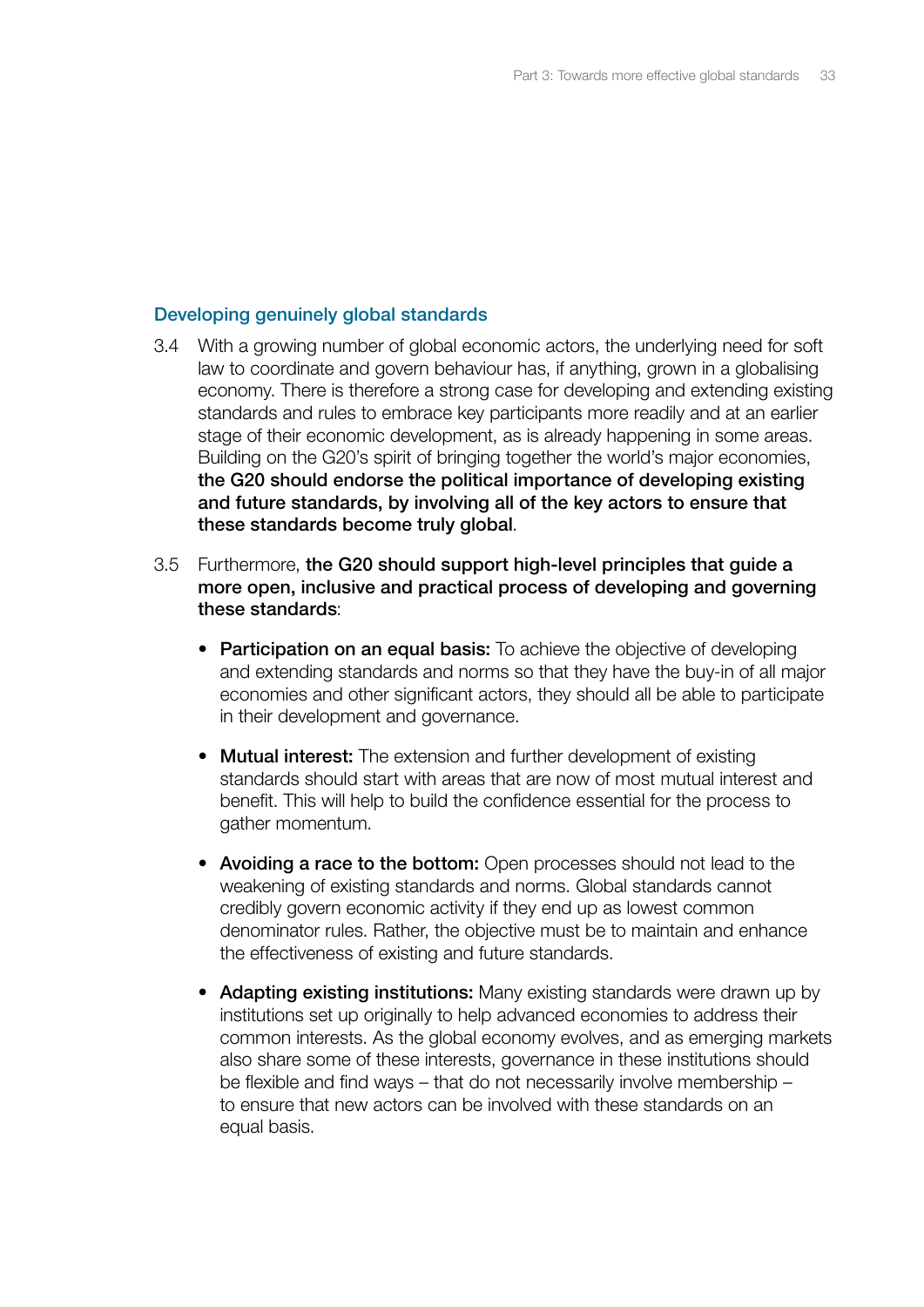- Transparent processes: Finally, an open process for standards and rules should be transparent about why decisions are taken, and how they contribute to the further development and improvement of existing standards. This clarity will help to ensure greater consistency and coherence with other standards and the work of international institutions, which is covered later in this report.
- 3.6 Box 3 provides illustrative examples of some areas where such moves towards more open and flexible governance are beginning to benefit the process of further developing standards, and to incentivise adherence among a larger group of economic actors. These moves should build on successful models of flexible governance, or adapt the governance of existing institutions where appropriate and desirable.

...................................

#### Box 3: Developing standards of mutual interest

#### Anti-corruption

Global economic actors have a shared interest in fighting corruption and avoiding a race to the bottom on standards in this area, especially as corrupt practices move quickly between borders, undermine the rule of law, and damage economic and social development. There are a number of existing conventions in this area, such as the United Nations Convention Against Corruption (UNCAC) and the Organisation for Economic Co-operation and Development (OECD) Anti-Bribery Convention. G20 Leaders agreed at the Seoul Summit in 2010 to accede or ratify and fully implement UNCAC, and to engage more actively with the OECD Working Group on Bribery. Work should continue to ensure that these existing standards are global in nature, with participating countries involved in their development and governance on an equal basis.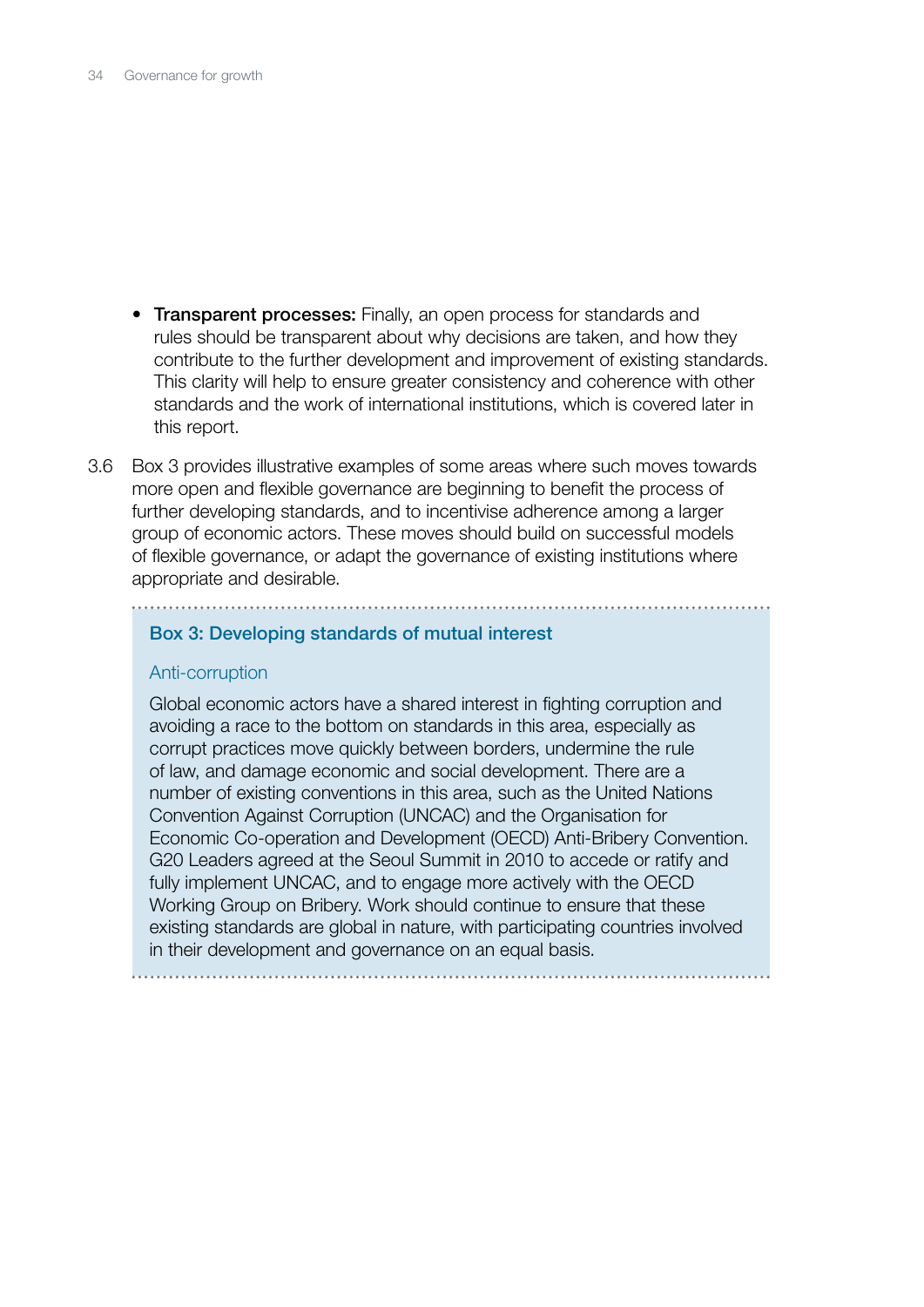#### Box 3: Developing standards of mutual interest (continued)

#### **Competition**

Equally, there is a strong interest in ensuring that competition and open markets increase consumer welfare, efficiency and productivity growth. Effective and fair competition is frequently opposed by vested interests, which can lead to harmful protectionism. Existing UN and OECD fora for competition policy cover aspects of this, but more can be done to fully address these issues. One option would be to develop overarching principles aimed at promoting robust and effective competition policy in all major economies. Such principles could cover the core functions of competition law and the importance of competition advocacy.

#### Export credits

Global economic actors share a common objective to ensure that there are clear and transparent rules on export credit support. A group of countries have already come together, through the OECD, to agree some common standards that start to constitute a framework for the use of officially supported export credits. Although this framework was established by OECD members, it now includes participants who are not OECD members and who have played a full part in negotiating current export credit standards in the civil aircraft sector. There may be benefits in widening all or part of such agreements to other interested countries along the model of the Global Forum on Transparency and Exchange of Information for Tax Purposes.

#### Development statistics

Many donors coordinate the measurement of and best practice on development aid through the Development Assistance Committee (DAC). Alongside the G20's work on development through the process launched by the Seoul Development Consensus for Shared Growth, the group of global major donors will continue to evolve. It would be useful to continue involving donor countries in the DAC discussions, including options to continue to reform the Committee with more open processes and governance.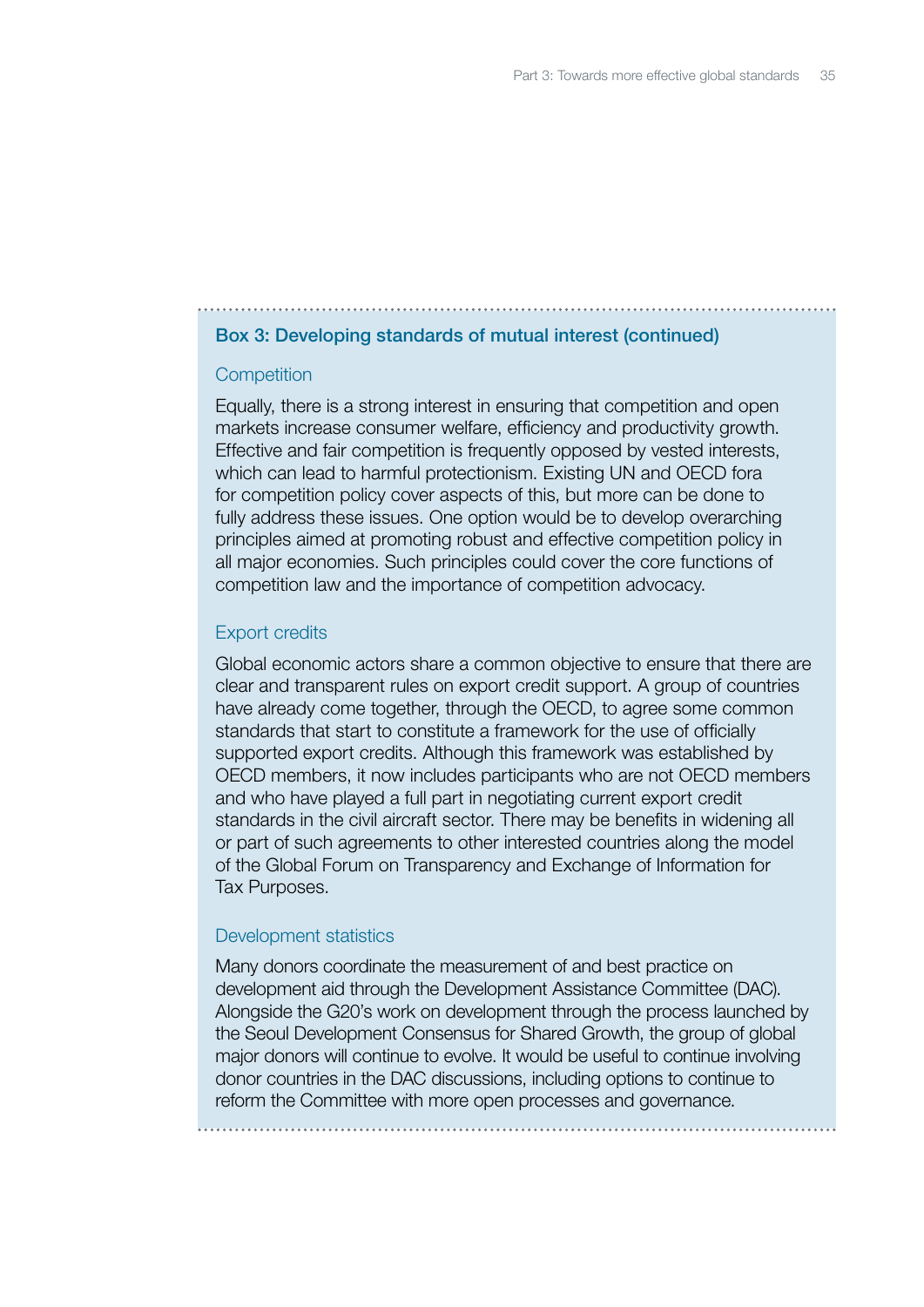# Part 4: Greater coherence in future governance

- 4.1 Previous sections of the report have proposed practical ways to strengthen existing international institutions, standards and rules so as to make them more effective. But the large number of established institutions and processes in place to address global challenges also illustrates the continuing need to make them work more consistently and coherently with one another.
- 4.2 Efficient governance in cross-cutting issues such as food security, energy and sustainable development is important because of the collective impact of these issues on global growth. The complex and interconnected nature of these problems, combined with the sometimes very different stances that countries take in confronting them, have contributed to many institutions being involved in tackling different and, at times, even the same aspects of these problems. There are two main issues:
	- 'Clutter': The large number of institutions and processes established has led to poor visibility about what role they are meant to serve. In any attempt to map out the main and auxiliary actors, the picture of who does what, and what functions they fulfil, is unclear. Where rough figures are available – a recent UN report suggested that more than 500 international treaties and other agreements related to the environment have been adopted, with around 50 global bodies overseeing them – they raise the question of organisational and systems efficiency.
	- Silo working: This complicated landscape of institutions may have exacerbated the tendency of individual organisations to focus on their own objectives, rather than looking at policy problems across silos. Despite different organisations working diligently towards their own objectives, their policies and actions could, in the absence of an integrated approach, lead to sub-optimal or even counterproductive outcomes.
- 4.3 The two problems are interrelated. The lack of global or other incentives to encourage cross-silo working increases the density of the organisational clutter, especially if new institutions or initiatives are established to fill perceived governance gaps. Even where political consensus on a specific topic is reached, clear political signals and direction become lost as they work their way through the complex governance system. The extent of the coherence problem is difficult to pinpoint, but the estimated cost of the incoherence caused by this could be substantial.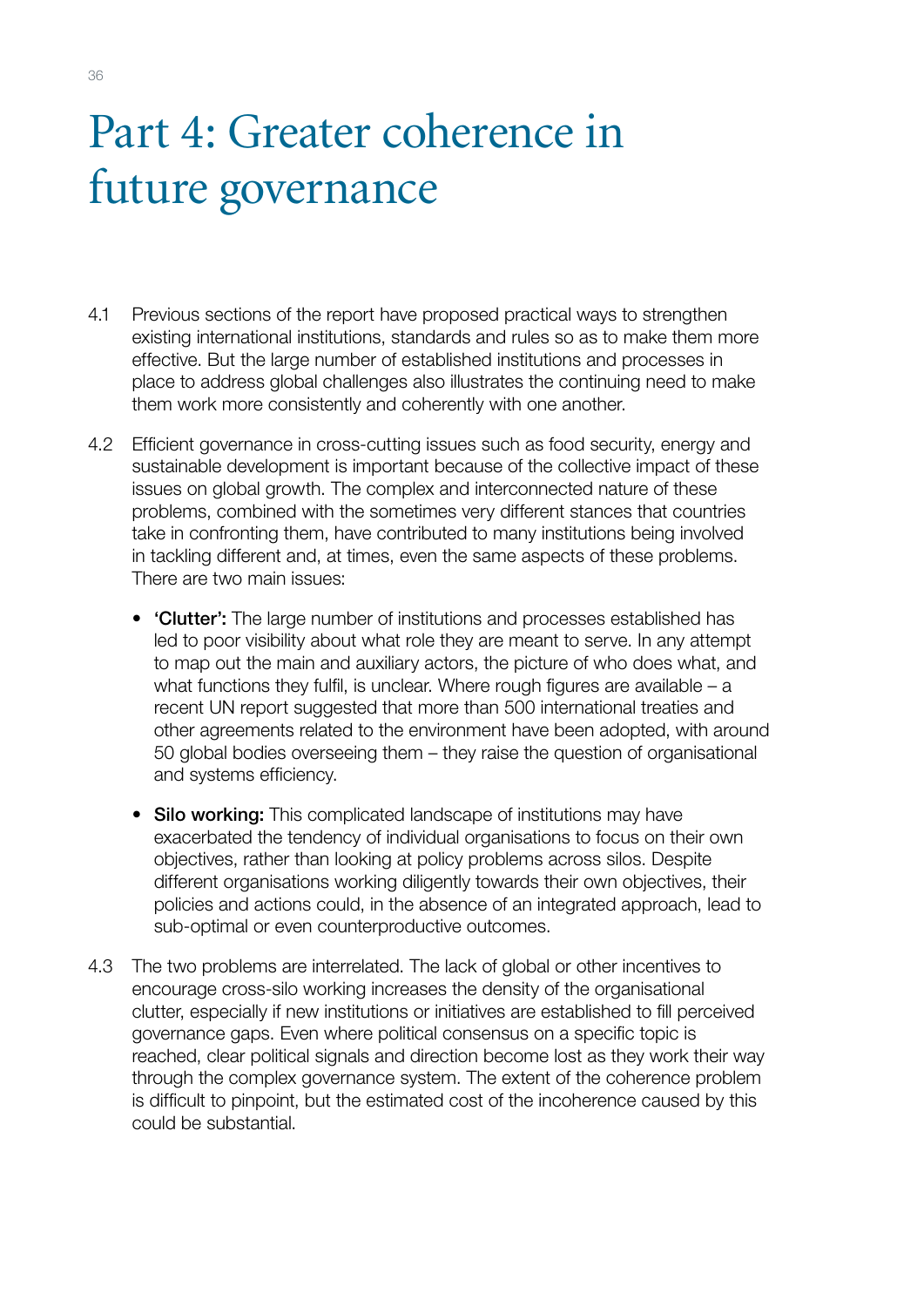- 4.4 The issue of coherence in international cooperation and coordination is highly pertinent in a globalising economy. For example, the problem of food security is affected by competing uses for land, water and liquid fuels. Compensating for this by increasing agricultural production could lead to natural resource degradation in the absence of a strategy for good sustainable resource governance, and would run up against environmental stresses caused by climate change.
- 4.5 Some have argued that this problem of incoherence can be addressed by countries negotiating new formal institutions that are designed to dispense with current overlaps or gaps. However, this assumes that the factors contributing to the proliferation of existing institutions can be easily or quickly resolved. Rather than taking a structural approach to overcoming the twin problems of organisational clutter and silo working, a more practical way to proceed could be to introduce powerful incentives that encourage inter-institutional cooperation and coordination in order to achieve common ends.

#### Stronger cooperation and coherence

- 4.6 The world's ability to make progress on cross-cutting issues such as food security, energy and environmental sustainability depends on the effectiveness of the range of international institutions active in these fields. Setting aside their specific mandate, continued efforts should be made to improve the operation of these institutions by promoting greater transparency and accountability, focusing on results, and managing monetary and human resources more carefully to maximise the system's overall impact. Reform programmes are already under way in some institutions; these should continue apace, and be adopted more widely.
- 4.7 However, individual institutions must also engage urgently with others in the global system to ensure that the solutions they are proposing match the nature and gravity of the problem they are trying to address. The case of food security above underscores the importance of more joint analysis on the impact of energy and food policy on global resources. Policy responses to global challenges need to be better coordinated, and actively involve actors who are increasingly influential or have expertise to offer, such as the private sector.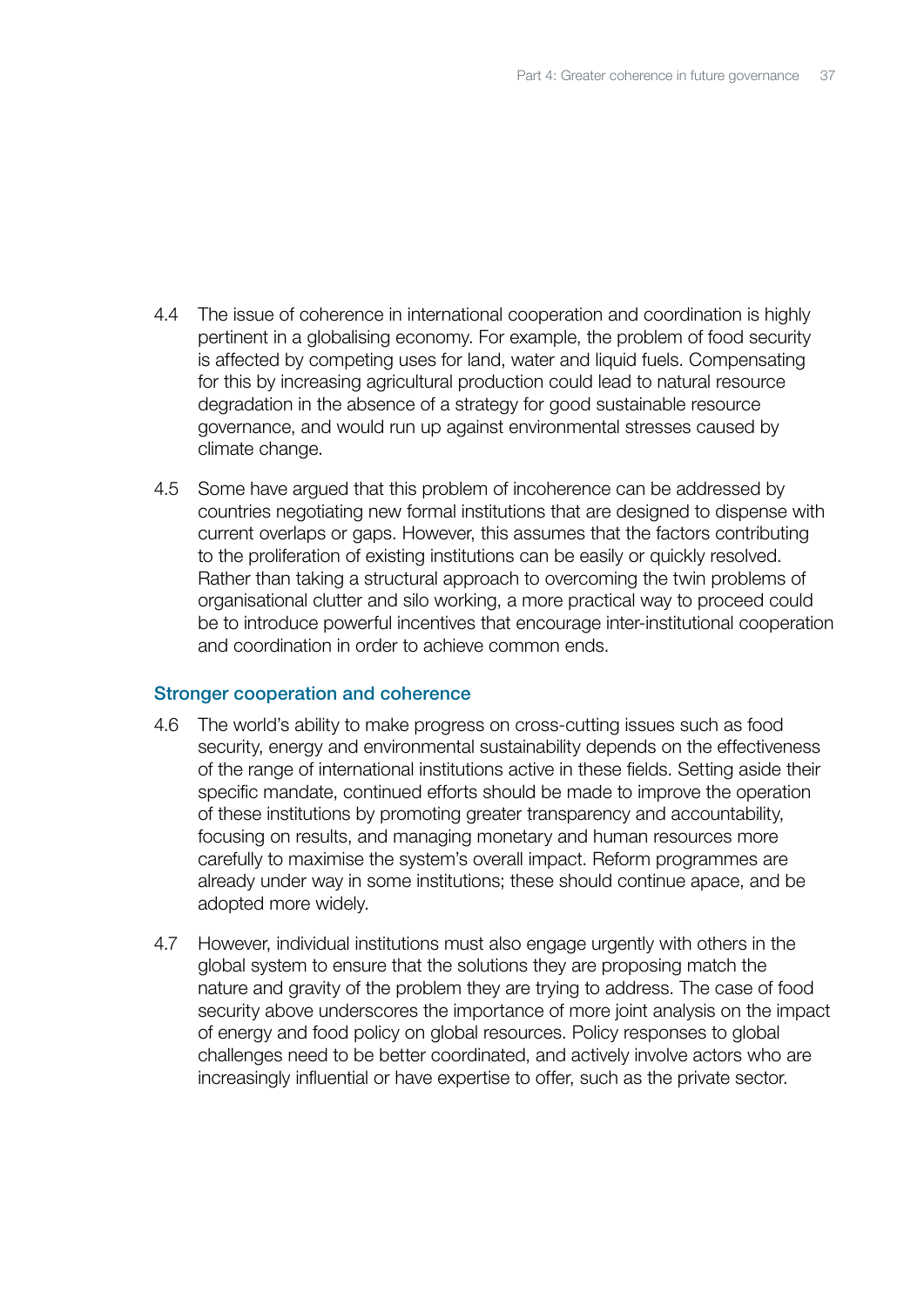- 4.8 The integrated nature of the global financial sector has already demonstrated how problems in one country can quickly translate into vulnerabilities in another. Similarly, sudden shocks in one commodity market such as energy (through price and supply volatility) can have immediate repercussions on other markets such as food, impacting the poorest. It is often difficult to assess risk in these situations, and so institutions must collaborate more closely to properly understand and respond to potential weaknesses within these cross-cutting areas.
- 4.9 To achieve this, institutions need to share available data and other information more openly. Collaborative efforts to identify emerging vulnerabilities could be supported by market information, so that preparatory work and risk assessments are based on real-time data. The G20 can also play an enabling role in helping institutions to understand these risks. For example, G20 Agriculture Ministers agreed a new Agricultural Market Information System in June 2011 to provide better information on the stocks, supply and demand of four staple crops, complemented by a senior officials' forum for coordinating policy.

#### Joint reporting

4.10 The G20 has already taken some initial steps to promote greater governance coherence. It has systemically involved international institutions in summits, Ministerial meetings and working groups. This year, the G20 asked nine organisations to provide a joint inter-agency product which analysed options for addressing global food price volatility. Four organisations also worked successfully in September to provide the G20 with a combined report on fossil fuel subsidies. These exercises have compelled institutions to look past their own objectives and to consider recommendations in a more interdisciplinary context. The G20 should continue to commission international institutions to work together in providing it with joint analysis or prescriptions that support the work of its members, respecting these institutions' own decision-making processes.

# High-level goals

4.11 A compelling way of incentivising greater cooperation and coordination is for political leaders to agree high-level goals around which global efforts can coalesce. The Millennium Development Goals are often cited as an effective exemplar of a call to action, set with a deadline for achievement by 2015. These goals sent a signal to relevant international institutions that individual bodies needed to cultivate a shared consensus with others in order to achieve the best outcomes.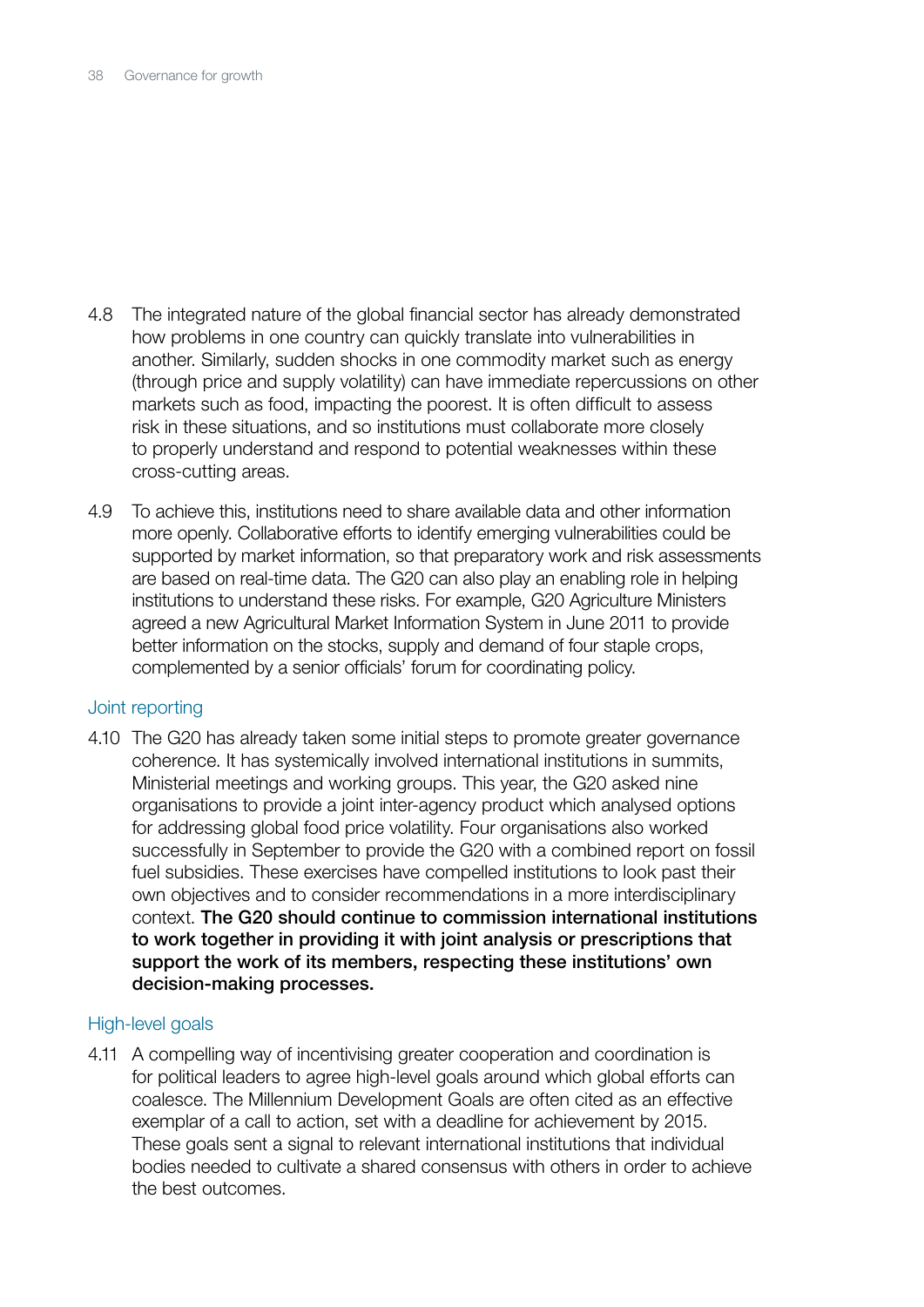- 4.12 Looking ahead, the G20 should consider how it can lend its support to ongoing international efforts by formal institutions to further develop such high-level goals. For example, work is under way, ahead of the Rio+20 Summit next year, on what action needs to be taken to deliver growth and progress towards global sustainable development, including the role of high-level goals. This work provides an opportunity to start developing a political consensus on what the appropriate framework for these global goals might be, and how to strengthen the coherence of governance in this area in a manner that is consistent with other potential international processes.
- 4.13 The international process for taking forward commonly agreed, high-level goals should consider their impact on:
	- improving the effectiveness of existing institutions and processes, and avoiding their duplication and proliferation;
	- enhancing decision-making, implementation and progress monitoring across existing institutions; and
	- strengthening the transparency of cooperation and communication between existing institutions.